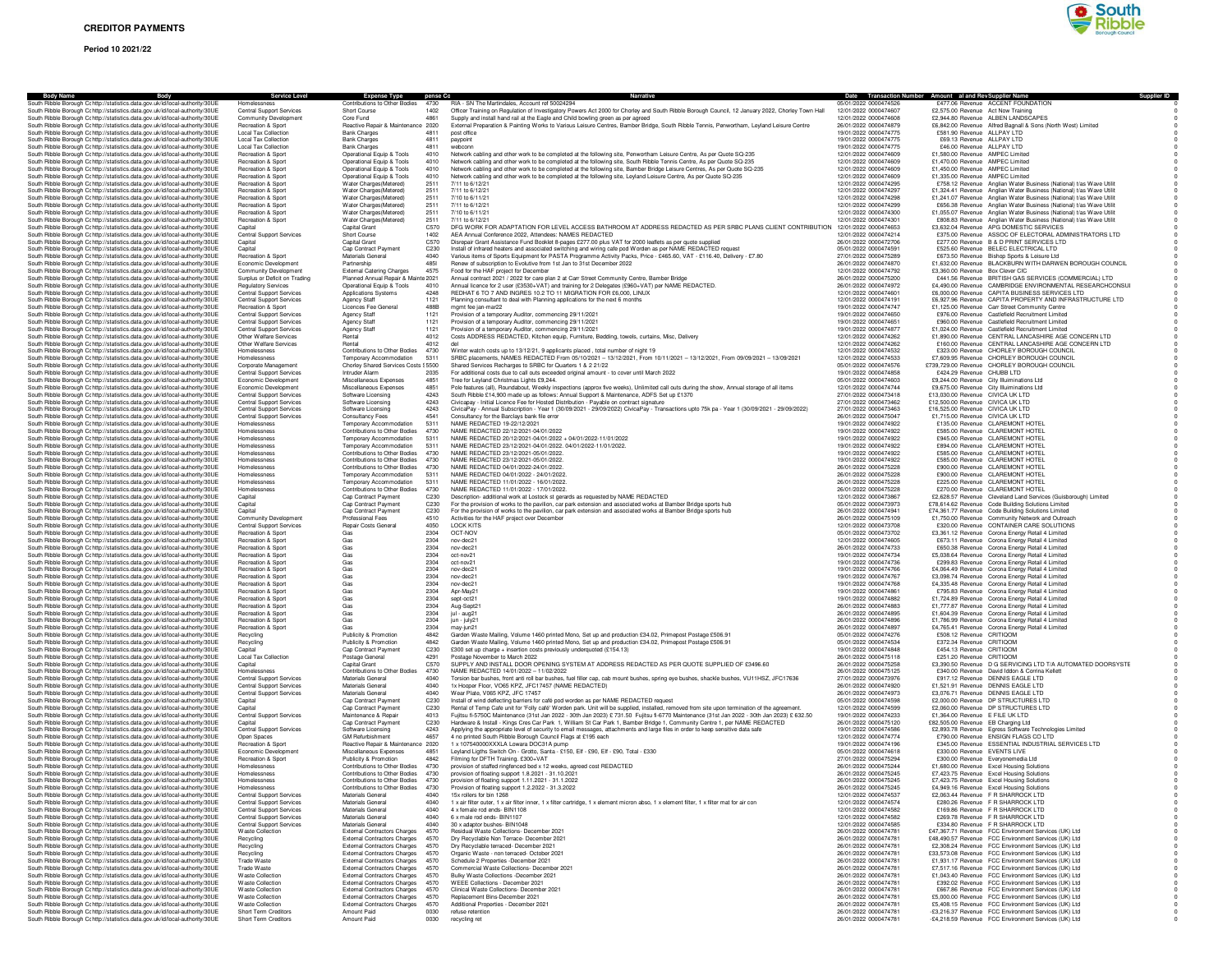### **Period 10 2021/22**



|                                                                               |  | South Ribble Borough Cc http://statistics.data.gov.uk/id/local-authority/30UE                                                                                  | <b>Waste Collection</b>                                     | <b>External Contractors Charges</b>                                        | 4570         | Loaders Living Wage Pay Rise December 2021                                                      |
|-------------------------------------------------------------------------------|--|----------------------------------------------------------------------------------------------------------------------------------------------------------------|-------------------------------------------------------------|----------------------------------------------------------------------------|--------------|-------------------------------------------------------------------------------------------------|
|                                                                               |  | South Ribble Borough Cc http://statistics.data.gov.uk/id/local-authority/30UE<br>South Ribble Borough Cc http://statistics.data.gov.uk/id/local-authority/30UE | <b>Waste Collection</b><br><b>Waste Collection</b>          | <b>External Contractors Charges</b><br><b>External Contractors Charges</b> | 4570<br>4570 | Driver Bonus, October, November and Decemb<br>Additional Waste Collections- December 2021       |
|                                                                               |  | South Ribble Borough Cc http://statistics.data.gov.uk/id/local-authority/30UE                                                                                  | <b>Short Term Creditors</b>                                 | Amount Paid                                                                | 0030         | retention                                                                                       |
|                                                                               |  | South Ribble Borough Cc http://statistics.data.gov.uk/id/local-authority/30UE                                                                                  | <b>Waste Collection</b>                                     | <b>External Contractors Charges</b>                                        | 4570         | Additional Bulky Waste Collections- December                                                    |
|                                                                               |  | South Ribble Borough Cohttp://statistics.data.gov.uk/id/local-authority/30UE                                                                                   | <b>Waste Collection</b>                                     | <b>External Contractors Charges</b>                                        | 4570         | Additional WEEE Collections- December 2021                                                      |
|                                                                               |  | South Ribble Borough C: http://statistics.data.gov.uk/id/local-authority/30UE                                                                                  | Short Term Creditors                                        | Amount Paid                                                                | 0030         | retention                                                                                       |
|                                                                               |  | South Ribble Borough Cc http://statistics.data.gov.uk/id/local-authority/30UE                                                                                  | <b>Waste Collection</b>                                     | <b>External Contractors Charges</b>                                        | 4570         | Loaders living wage pay rise November 2021<br>Agency Driver Bonus- October , November and       |
|                                                                               |  | South Ribble Borough Cc http://statistics.data.gov.uk/id/local-authority/30UE                                                                                  | <b>Waste Collection</b>                                     | <b>External Contractors Charges</b>                                        | 4570         |                                                                                                 |
|                                                                               |  | South Ribble Borough Cc http://statistics.data.gov.uk/id/local-authority/30UE                                                                                  | Recreation & Sport                                          | Planned Annual Repair & Mainte 2021                                        |              | Service contract for Leyland Leisure Centre, 2x                                                 |
|                                                                               |  | South Ribble Borough Cc http://statistics.data.gov.uk/id/local-authority/30UE                                                                                  | Recreation & Sport                                          | Materials General                                                          | 4040         | 20 x Size 4 Nike Team Pitch Football @ £6.25                                                    |
|                                                                               |  | South Ribble Borough Cc http://statistics.data.gov.uk/id/local-authority/30UE                                                                                  | Development Control                                         | Operational Equip & Tools                                                  | 4010         | Renewal of service agreement for: HPT3500, 1                                                    |
|                                                                               |  | South Ribble Borough Cc http://statistics.data.gov.uk/id/local-authority/30UE                                                                                  | <b>Central Support Services</b>                             | Materials General                                                          | 4040         | Shaft Adaptor + Carriage YD19 AUN JFC17777                                                      |
|                                                                               |  | South Ribble Borough Cohttp://statistics.data.gov.uk/id/local-authority/30UE                                                                                   | <b>Central Support Services</b>                             | Legal                                                                      | 4821         | PROFESSIONAL SERVICES WITH REGARD                                                               |
|                                                                               |  | South Ribble Borough Cc http://statistics.data.gov.uk/id/local-authority/30UE                                                                                  | Capital                                                     | Capital Grant                                                              | C570         | DFG WORK FOR ADAPTATION FOR LEVEL                                                               |
|                                                                               |  | South Ribble Borough Cc http://statistics.data.gov.uk/id/local-authority/30UE                                                                                  | <b>Regulatory Services</b>                                  | Operational Equip & Tools                                                  | 4010         | New boiler installation at ADDRESS REDACTE                                                      |
|                                                                               |  | South Ribble Borough Cc http://statistics.data.gov.uk/id/local-authority/30UE                                                                                  | Capital                                                     | Cap Contract Payment                                                       | C230         | Please provide services to Worden Hall PM and                                                   |
|                                                                               |  | South Ribble Borough Cc http://statistics.data.gov.uk/id/local-authority/30UE                                                                                  | Capital                                                     | Cap Contract Payment                                                       | C230<br>C230 | McKenzie Arms Site, PR5 6EE, Procurement,                                                       |
|                                                                               |  | South Ribble Borough Cc http://statistics.data.gov.uk/id/local-authority/30UE                                                                                  | Capital                                                     | Cap Contract Payment                                                       | C230         | Provision of Quantity Surveyor Services and Pr                                                  |
|                                                                               |  | South Ribble Borough Cc http://statistics.data.gov.uk/id/local-authority/30UE<br>South Ribble Borough Cc http://statistics.data.gov.uk/id/local-authority/30UE | Capital<br>Capital                                          | Cap Contract Payment<br>Cap Contract Payment                               | C230         | IRS procurement support - Leyland Town Deal<br>Leyland Town Deal - Document Management S        |
|                                                                               |  | South Ribble Borough Cc http://statistics.data.gov.uk/id/local-authority/30UE                                                                                  | Capital                                                     | Cap Contract Payment                                                       | C230         | Please provide services to Worden Hall PM and                                                   |
|                                                                               |  | South Ribble Borough Cohttp://statistics.data.gov.uk/id/local-authority/30UE                                                                                   | Corporate Management                                        | <b>External Audit Fees</b>                                                 | 4512         | 2021-22 Audit                                                                                   |
|                                                                               |  | South Ribble Borough Cc http://statistics.data.gov.uk/id/local-authority/30UE                                                                                  | Corporate Management                                        | <b>External Audit Fees</b>                                                 | 4512         | 2021-22 Audit                                                                                   |
|                                                                               |  | South Ribble Borough Cc http://statistics.data.gov.uk/id/local-authority/30UE                                                                                  | Other Welfare Services                                      | Rental                                                                     | 4012         | Agreed rent, ADDRESS REDACTED                                                                   |
|                                                                               |  | South Ribble Borough Cc http://statistics.data.gov.uk/id/local-authority/30UE                                                                                  | Other Welfare Services                                      | Rental                                                                     | 4012         | Agreed rent, ADDRESS REDACTED                                                                   |
|                                                                               |  | South Ribble Borough Cc http://statistics.data.gov.uk/id/local-authority/30UE                                                                                  | Community Development                                       | <b>External Catering Charges</b>                                           | 4575         | Food for the HAF program for December. £4 pe                                                    |
|                                                                               |  | South Ribble Borough C: http://statistics.data.gov.uk/id/local-authority/30UE                                                                                  | Central Support Services                                    | <b>Publications General</b>                                                | 4140         | Planning Resource Subscription                                                                  |
|                                                                               |  | South Ribble Borough Cc http://statistics.data.gov.uk/id/local-authority/30UE                                                                                  | <b>Central Support Services</b>                             | Miscellaneous Expenses                                                     | 4851         | Senior Paralegal - 2 positions vacancy                                                          |
|                                                                               |  | South Ribble Borough Cc http://statistics.data.gov.uk/id/local-authority/30UE                                                                                  | Capital                                                     | Cap Contract Payment                                                       | C230         | Penwortham Masterplan Project                                                                   |
|                                                                               |  | South Ribble Borough Cohttp://statistics.data.gov.uk/id/local-authority/30UE                                                                                   | Recreation & Sport                                          | Licences Fee General                                                       | 488B         | fee gtr4 jan-mar 22                                                                             |
|                                                                               |  | South Ribble Borough Cc http://statistics.data.gov.uk/id/local-authority/30UE                                                                                  | Short Term Creditors                                        | Amount Received                                                            | 0140         |                                                                                                 |
|                                                                               |  | South Ribble Borough Cc http://statistics.data.gov.uk/id/local-authority/30UE                                                                                  | Short Term Creditors                                        | Amount Received                                                            | 0140         |                                                                                                 |
|                                                                               |  | South Ribble Borough Cc http://statistics.data.gov.uk/id/local-authority/30UE                                                                                  | Democratic Represent and Mgnt                               | Room Hire and Events                                                       | 4630         | HIRE OF MUCH HOOLE VILLAGE HALL, FRI                                                            |
|                                                                               |  | South Ribble Borough Cc http://statistics.data.gov.uk/id/local-authority/30UE                                                                                  | <b>Central Support Services</b>                             | <b>External Contractors Charges</b>                                        | 4570         | <b>Block Hours Support</b>                                                                      |
|                                                                               |  | South Ribble Borough Cc http://statistics.data.gov.uk/id/local-authority/30UE                                                                                  | <b>Central Support Services</b>                             | <b>External Contractors Charges</b>                                        | 4570         | Senior Service Desk Analyst                                                                     |
|                                                                               |  | South Ribble Borough Cc http://statistics.data.gov.uk/id/local-authority/30UE                                                                                  | Central Support Services                                    | <b>Technical Support</b>                                                   | 4246         | Senior Service Desk Analyst                                                                     |
|                                                                               |  | South Ribble Borough Cc http://statistics.data.gov.uk/id/local-authority/30UE                                                                                  | Central Support Services                                    | <b>External Contractors Charges</b>                                        | 4570         | STD, Saturday, Sunday, South Ribble Exchang                                                     |
|                                                                               |  | South Ribble Borough Cc http://statistics.data.gov.uk/id/local-authority/30UE                                                                                  | <b>Central Support Services</b>                             | <b>External Contractors Charges</b>                                        | 4570         | 10 days consultancy, Quote HS20211012-0405                                                      |
|                                                                               |  | South Ribble Borough Cc http://statistics.data.gov.uk/id/local-authority/30UE                                                                                  | <b>Local Tax Collection</b>                                 | Professional Fees                                                          | 4510         | EXPAC DISTRIBUTION CENTRE, TOMLINSO                                                             |
|                                                                               |  | South Ribble Borough Cohttp://statistics.data.gov.uk/id/local-authority/30UE                                                                                   | <b>Local Tax Collection</b>                                 | Professional Fees                                                          | 4510         | CLEGGS FARM COTTAGE AND STABLES A                                                               |
|                                                                               |  | South Ribble Borough Cc http://statistics.data.gov.uk/id/local-authority/30UE                                                                                  | Central Support Services                                    | <b>Basic Pay</b>                                                           | 1100         | Recruitment Services: Locum Lawyer - NAME                                                       |
|                                                                               |  | South Ribble Borough Cc http://statistics.data.gov.uk/id/local-authority/30UE                                                                                  | <b>Central Support Services</b>                             | <b>Basic Pay</b>                                                           | 1100         | Recruitment Services: Locum Lawyer - NAME                                                       |
|                                                                               |  | South Ribble Borough Cc http://statistics.data.gov.uk/id/local-authority/30UE                                                                                  | <b>Central Support Services</b>                             | <b>Basic Pay</b>                                                           | 1100         | Recruitment Services: Locum Lawyer - NAME                                                       |
|                                                                               |  | South Ribble Borough Cc http://statistics.data.gov.uk/id/local-authority/30UE                                                                                  | Central Support Services                                    | Basic Pay                                                                  | 1100         | Recruitment Services: Locum Lawyer - NAME                                                       |
|                                                                               |  | South Ribble Borough Cc http://statistics.data.gov.uk/id/local-authority/30UE                                                                                  | Surplus or Deficit on Trading                               | Reactive Repair & Maintenance                                              | 2020         | Annual Contract for 2021 - 2022 for the mainter                                                 |
|                                                                               |  | South Ribble Borough Cc http://statistics.data.gov.uk/id/local-authority/30UE                                                                                  | Capital                                                     | Cap Contract Payment                                                       | C230         | Costs for work on the refurbishment of Worden                                                   |
|                                                                               |  | South Ribble Borough Cc http://statistics.data.gov.uk/id/local-authority/30UE                                                                                  | Capital                                                     | Cap Contract Payment                                                       | C230         | Tennis Centre Car Park As per NAME REDAC'                                                       |
|                                                                               |  | South Ribble Borough Cc http://statistics.data.gov.uk/id/local-authority/30UE                                                                                  | Capital                                                     | Cap Contract Payment                                                       | C230         | Planning notices in the Lancashire Evening Pos                                                  |
|                                                                               |  | South Ribble Borough Cc http://statistics.data.gov.uk/id/local-authority/30UE                                                                                  | Development Control                                         | Advertising                                                                | 4841         | Purchase order - for public notices for planning                                                |
|                                                                               |  | South Ribble Borough Cc http://statistics.data.gov.uk/id/local-authority/30UE                                                                                  | Development Control                                         | Advertising                                                                | 4841         | Purchase order - for public notices for planning                                                |
|                                                                               |  | South Ribble Borough Cc http://statistics.data.gov.uk/id/local-authority/30UE                                                                                  | Development Control                                         | Advertising                                                                | 4841         | Purchase order - for public notices for planning                                                |
|                                                                               |  | South Ribble Borough Cc http://statistics.data.gov.uk/id/local-authority/30UE                                                                                  | Economic Development                                        | <b>Public Relations Strategy</b>                                           | 4848         | 3 x Adverts in LEP in December                                                                  |
|                                                                               |  | South Ribble Borough Cc http://statistics.data.gov.uk/id/local-authority/30UE<br>South Ribble Borough Cohttp://statistics.data.gov.uk/id/local-authority/30UE  | Homelessness                                                | Contributions to Other Bodies                                              | 4730         | Drop in payment Jan - March 2022.                                                               |
|                                                                               |  | South Ribble Borough Cc http://statistics.data.gov.uk/id/local-authority/30UE                                                                                  | <b>Regulatory Services</b><br>Surplus or Deficit on Trading | Poisons & Baits<br>Rents                                                   | 4041<br>2401 | 6 x Chameleon 1X2 White CHA1x2014 @ £99.<br>Rental fees for forward industrial estate from Se   |
|                                                                               |  | South Ribble Borough C: http://statistics.data.gov.uk/id/local-authority/30UE                                                                                  | Surplus or Deficit on Trading                               | Rents                                                                      | 2401         | less around rent                                                                                |
|                                                                               |  |                                                                                                                                                                | Local Land Charges                                          | L C C General                                                              | 4530         | LAND CHARGES - DECEMBER 2021                                                                    |
|                                                                               |  | South Ribble Borough Cc http://statistics.data.gov.uk/id/local-authority/30UE<br>South Ribble Borough Cc http://statistics.data.gov.uk/id/local-authority/30UE | <b>Central Support Services</b>                             | Materials General                                                          | 4040         | 1 caliper, 1 brake disc, 1 hub nut, 1 wheel rim Y                                               |
|                                                                               |  | South Ribble Borough Cc http://statistics.data.gov.uk/id/local-authority/30UE                                                                                  | <b>Central Support Services</b>                             | Materials General                                                          | 4040         | 1 caliper, 1 brake disc, 1 hub nut, 1 wheel rim \                                               |
|                                                                               |  | South Ribble Borough Cc http://statistics.data.gov.uk/id/local-authority/30UE                                                                                  | <b>Central Support Services</b>                             | Materials General                                                          | 4040         | Break Calliper YD19 AUM JFC 17547                                                               |
|                                                                               |  | South Ribble Borough Cc http://statistics.data.gov.uk/id/local-authority/30UE                                                                                  | Central Support Services                                    | Materials General                                                          | 4040         | 1 x full service kit plus oil, 1 x headlight, 1 x pas                                           |
|                                                                               |  | South Ribble Borough Cc http://statistics.data.gov.uk/id/local-authority/30UE                                                                                  | Open Spaces                                                 | Materials General                                                          | 4040         | 55 bags of Farmyard Manure to be delivered to                                                   |
|                                                                               |  | South Ribble Borough Cc http://statistics.data.gov.uk/id/local-authority/30UE                                                                                  | Capital                                                     | Cap Contract Payment                                                       | C230         | Party Wall Surveyor advice for the McKenzie A                                                   |
|                                                                               |  | South Ribble Borough Cc http://statistics.data.gov.uk/id/local-authority/30UE                                                                                  | Community Development                                       | Contributions to Other Bodies                                              | 4730         | Delivery of re-socialisation cafes                                                              |
|                                                                               |  | South Ribble Borough Cc http://statistics.data.gov.uk/id/local-authority/30UE                                                                                  | Community Development                                       | Miscellaneous Expenses                                                     | 4851         | Grant of £1000 towards Covid Vulnerable projee<br>Supply 30 lamp post Poppies for use in Walton |
|                                                                               |  | South Ribble Borough Cc http://statistics.data.gov.uk/id/local-authority/30UE                                                                                  | Community Development                                       | Core Fund                                                                  | 4861         |                                                                                                 |
|                                                                               |  | South Ribble Borough Cc http://statistics.data.gov.uk/id/local-authority/30UE                                                                                  | Central Support Services                                    | Operational Equip & Tools                                                  | 4010         | PADLOCKS - SQUIRE 660                                                                           |
|                                                                               |  | South Ribble Borough Cc http://statistics.data.gov.uk/id/local-authority/30UE                                                                                  | Open Spaces                                                 | <b>GM Refurbishment</b>                                                    | 4657         | 20T Grade 1 topsoil delivered to The Coach Ho                                                   |
|                                                                               |  | South Ribble Borough Cc http://statistics.data.gov.uk/id/local-authority/30UE                                                                                  | Recreation & Sport                                          | Materials General                                                          | 4040         | 30 x ETC Folding Pedals - Net Price £359.70, \                                                  |
|                                                                               |  | South Ribble Borough Cc http://statistics.data.gov.uk/id/local-authority/30UE                                                                                  | Economic Development                                        | Miscellaneous Expenses                                                     | 4851         | Fruit and Veg Superhero 'Make and Take'. A Ta                                                   |
|                                                                               |  | South Ribble Borough Cc http://statistics.data.gov.uk/id/local-authority/30UE                                                                                  | Capital                                                     | Capital Grant                                                              | C570         | DFG WORKS FOR LEVEL ACCESS BATHRO                                                               |
|                                                                               |  | South Ribble Borough Cc http://statistics.data.gov.uk/id/local-authority/30UE                                                                                  | Capital                                                     | Capital Grant                                                              | C570         | DFG WORKS FOR LEVEL ACCESS BATHRO                                                               |
|                                                                               |  | South Ribble Borough Cc http://statistics.data.gov.uk/id/local-authority/30UE                                                                                  | Capital                                                     | Capital Grant                                                              | C570         | DFG WORKS FOR RAMP AT ADDRESS RED                                                               |
|                                                                               |  | South Ribble Borough Cc http://statistics.data.gov.uk/id/local-authority/30UE                                                                                  | Capital                                                     | Capital Grant                                                              | C570         | DFG WORKS FOR LEVEL ACCESS BATHRO                                                               |
|                                                                               |  | South Ribble Borough Cc http://statistics.data.gov.uk/id/local-authority/30UE                                                                                  | Capital                                                     | Capital Grant                                                              | C570         | DFG WORKS TO ADAPT OUTSIDE OF THE                                                               |
|                                                                               |  | South Ribble Borough Cc http://statistics.data.gov.uk/id/local-authority/30UE                                                                                  | Capital                                                     | Capital Grant                                                              | C570         | DFG WORKS FOR LEVEL ACCESS BATHRO                                                               |
|                                                                               |  | South Ribble Borough C: http://statistics.data.gov.uk/id/local-authority/30UE                                                                                  | Capital                                                     | Capital Grant                                                              | C570         | DFG WORKS FOR LEVEL ACCESS BATHRO                                                               |
|                                                                               |  | South Ribble Borough Cc http://statistics.data.gov.uk/id/local-authority/30UE                                                                                  | Capital                                                     | Capital Grant                                                              | C570         | DFG WORKS FOR LEVEL ACCESS BATHRO                                                               |
|                                                                               |  | South Ribble Borough Cc http://statistics.data.gov.uk/id/local-authority/30UE                                                                                  | Capital                                                     | Capital Grant                                                              | C570         | DFG WORKS FOR LEVEL ACCESS BATHRO                                                               |
|                                                                               |  | South Ribble Borough Cc http://statistics.data.gov.uk/id/local-authority/30UE                                                                                  | <b>Parking Services</b><br><b>Parking Services</b>          | Materials General<br>Materials General                                     | 4040<br>4040 | 1X BRIERLEY ROAD<br>1X OLDFIELD ROAD                                                            |
|                                                                               |  | South Ribble Borough Cc http://statistics.data.gov.uk/id/local-authority/30UE                                                                                  | <b>Parking Services</b>                                     | Materials General                                                          | 4040         | 1X OXFORD ROAD                                                                                  |
|                                                                               |  | South Ribble Borough Cc http://statistics.data.gov.uk/id/local-authority/30UE<br>South Ribble Borough Cc http://statistics.data.gov.uk/id/local-authority/30UE | <b>Parking Services</b>                                     | Materials General                                                          | 4040         | 2X PARKGATE DRIVE T                                                                             |
|                                                                               |  | South Ribble Borough Cc http://statistics.data.gov.uk/id/local-authority/30UE                                                                                  | Parking Services                                            | Materials General                                                          | 4040         | 2X ROYAL AVENUE                                                                                 |
|                                                                               |  | South Ribble Borough Cc http://statistics.data.gov.uk/id/local-authority/30UE                                                                                  | Parking Services                                            | Materials General                                                          | 4040         | 1X VICTORIA ROAD - BRIDGE BANK                                                                  |
|                                                                               |  | South Ribble Borough Cr http://statistics.data.gov.uk/id/local-authority/30UE                                                                                  | Parking Services                                            | Materials General                                                          | 4040         | 1X DAISY BANK CLOSE T                                                                           |
|                                                                               |  | South Ribble Borough Cc http://statistics.data.gov.uk/id/local-authority/30UE                                                                                  | <b>Parking Services</b>                                     | Materials General                                                          | 4040         | 1X ST JAMES GARDENS T                                                                           |
|                                                                               |  | South Ribble Borough Cohttp://statistics.data.gov.uk/id/local-authority/30UE                                                                                   | Parking Services                                            | Materials General                                                          | 4040         | 1X MOSLEY STREET                                                                                |
|                                                                               |  | South Ribble Borough Cc http://statistics.data.gov.uk/id/local-authority/30UE                                                                                  | <b>Parking Services</b>                                     | Materials General                                                          | 4040         | 1X MALDEN STREET                                                                                |
|                                                                               |  | South Ribble Borough Cohttp://statistics.data.gov.uk/id/local-authority/30UE                                                                                   | Parking Services                                            | Materials General                                                          | 4040         | <b>1X BALCARRES ROAD</b>                                                                        |
|                                                                               |  | South Ribble Borough Cc http://statistics.data.gov.uk/id/local-authority/30UE                                                                                  | Parking Services                                            | Materials General                                                          | 4040         | 2X PARK AVENUE T                                                                                |
|                                                                               |  | South Ribble Borough Cc http://statistics.data.gov.uk/id/local-authority/30UE                                                                                  | Parking Services                                            | Materials General                                                          | 4040         | 2X GREEN LANE                                                                                   |
|                                                                               |  | South Ribble Borough Cc http://statistics.data.gov.uk/id/local-authority/30UE                                                                                  | Parking Services                                            | Materials General                                                          | 4040         | DELIVERY CHARGE                                                                                 |
|                                                                               |  | South Ribble Borough Cc http://statistics.data.gov.uk/id/local-authority/30UE                                                                                  | Surplus or Deficit on Trading                               | Reactive Repair & Maintenance 2020                                         |              | North Lodge Worden Park Remove all slates Re                                                    |
|                                                                               |  | South Ribble Borough Cc http://statistics.data.gov.uk/id/local-authority/30UE                                                                                  | Surplus or Deficit on Trading                               | Reactive Repair & Maintenance                                              | 2020         | Fixed scaffolding to be erected, new flashings a                                                |
|                                                                               |  | South Ribble Borough Cc http://statistics.data.gov.uk/id/local-authority/30UE                                                                                  | <b>Regulatory Services</b>                                  | Reactive Repair & Maintenance 2020                                         |              | To replace the lead flashing at Red frog, Worde                                                 |
|                                                                               |  | South Ribble Borough Cc http://statistics.data.gov.uk/id/local-authority/30UE                                                                                  | Open Spaces                                                 | <b>GM Refurbishment</b>                                                    | 4657         | Transport of container from Hurst Grange Park,                                                  |
|                                                                               |  | South Ribble Borough Cc http://statistics.data.gov.uk/id/local-authority/30UE                                                                                  | Central Support Services                                    | <b>External Contractors Charges</b>                                        | 4570         | Becavery of YD19 AUT from Charley to Moss S                                                     |
|                                                                               |  | South Ribble Borough Cohttp://statistics.data.gov.uk/id/local-authority/30UE                                                                                   | Central Support Services                                    | External Contractors Chames                                                | 4570         | Recovery of YD19 AUT from Moss Side Depot                                                       |
|                                                                               |  | South Ribble Borough Cc http://statistics.data.gov.uk/id/local-authority/30UE                                                                                  | Central Support Services                                    | <b>External Contractors Charges</b>                                        | 4570         | Recovery of YD19 AUT from Lancs DAF to Mos                                                      |
|                                                                               |  | South Ribble Borough Cc http://statistics.data.gov.uk/id/local-authority/30UE                                                                                  | <b>Central Support Services</b>                             | Kennelling Fees                                                            | 4521         | Provision of stray dog services- July 2021                                                      |
|                                                                               |  | South Ribble Borough Cc http://statistics.data.gov.uk/id/local-authority/30UE                                                                                  | Central Support Services                                    | Kennelling Fees                                                            | 4521         | Provision of stray dog services- August 2021                                                    |
|                                                                               |  | South Ribble Borough Cc http://statistics.data.gov.uk/id/local-authority/30UE                                                                                  | Central Support Services                                    | Kennelling Fees                                                            | 4521         | Provision of stray dog services- September 202                                                  |
|                                                                               |  | South Ribble Borough Cc http://statistics.data.gov.uk/id/local-authority/30UE                                                                                  | <b>Central Support Services</b>                             | Kennelling Fees                                                            | 4521         | Provision of stray dog services- October 2021                                                   |
|                                                                               |  | South Ribble Borough Cc http://statistics.data.gov.uk/id/local-authority/30UE                                                                                  | <b>Central Support Services</b>                             | Short Course                                                               | 1402         | NAME REDACTED TO ATTEND 'CHAINSAW                                                               |
|                                                                               |  | South Ribble Borough C: http://statistics.data.gov.uk/id/local-authority/30UE                                                                                  | <b>Central Support Services</b>                             | Materials General                                                          | 4040         | 2 x axle stands                                                                                 |
|                                                                               |  | South Ribble Borough Cohttp://statistics.data.gov.uk/id/local-authority/30UE                                                                                   | <b>Central Support Services</b>                             | Operational Equip & Tools                                                  | 4010         | Callout to renair Koni ST4250                                                                   |
|                                                                               |  | South Ribble Borough Cohttp://statistics.data.gov.uk/id/local-authority/30UE                                                                                   | <b>Central Support Services</b>                             | <b>External Contractors Charges</b>                                        | 4570         | 1 Steam Clean 2.12.21 VO21 YVL JFC17792                                                         |
|                                                                               |  | South Ribble Borough Cr http://statistics.data.gov.uk/id/local-authority/30UE                                                                                  | <b>Central Support Services</b>                             | <b>External Contractors Charges</b>                                        | 4570         | 1 Steam Clean 10.12.21 VX18 KLC JFC17793                                                        |
|                                                                               |  | South Ribble Borough Cc http://statistics.data.gov.uk/id/local-authority/30UE                                                                                  | Central Support Services<br>Central Support Services        | <b>External Contractors Charges</b>                                        | 4570         | 1 Steam Clean 14.12.21 MJ21 AVX JFC17794<br>1 Steam Clean 15.12.21 VO21 VYK JFC17795            |
| South Ribble Borough Cc http://statistics.data.gov.uk/id/local-authority/30UE |  |                                                                                                                                                                |                                                             | <b>External Contractors Charges</b>                                        | 4570         |                                                                                                 |
|                                                                               |  |                                                                                                                                                                |                                                             |                                                                            |              |                                                                                                 |
|                                                                               |  | South Ribble Borough Cohttp://statistics.data.gov.uk/id/local-authority/30UE<br>South Ribble Borough Cc http://statistics.data.gov.uk/id/local-authority/30UE  | Central Support Services<br><b>Central Support Services</b> | <b>External Contractors Charges</b><br><b>External Contractors Charges</b> | 4570<br>4570 | 1 Steam Clean 21.12.21 PO20 ZRV JFC17796<br>1 Steam Clean 22.12.21 PJ62 UCG JFC17797            |

| http://statistics.data.gov.uk/id/local-authority/30UE                                                          | <b>Waste Collection</b>                                            | <b>External Contractors Charges</b>                         | 4570         | Loaders Living Wage Pay Rise December 2021                                                                                             |
|----------------------------------------------------------------------------------------------------------------|--------------------------------------------------------------------|-------------------------------------------------------------|--------------|----------------------------------------------------------------------------------------------------------------------------------------|
| http://statistics.data.gov.uk/id/local-authority/30UE                                                          | <b>Waste Collection</b>                                            | <b>External Contractors Charges</b>                         | 4570         | Driver Bonus, October, November and December 2021                                                                                      |
| http://statistics.data.gov.uk/id/local-authority/30UE                                                          | <b>Waste Collection</b><br>Short Term Creditors                    | <b>External Contractors Charges</b><br>Amount Paid          | 4570<br>0030 | Additional Waste Collections- December 2021<br>retention                                                                               |
| http://statistics.data.gov.uk/id/local-authority/30UE<br>http://statistics.data.gov.uk/id/local-authority/30UE | <b>Waste Collection</b>                                            | <b>External Contractors Charges</b>                         | 4570         | Additional Bulky Waste Collections- December 2021                                                                                      |
| http://statistics.data.gov.uk/id/local-authority/30UE                                                          | <b>Waste Collection</b>                                            | <b>External Contractors Charges</b>                         | 4570         | Additional WEEE Collections- December 2021                                                                                             |
| http://statistics.data.gov.uk/id/local-authority/30UE                                                          | Short Term Creditors                                               | Amount Paid                                                 | 0030         | retention                                                                                                                              |
| http://statistics.data.gov.uk/id/local-authority/30UE                                                          | <b>Waste Collection</b>                                            | <b>External Contractors Charges</b>                         | 4570         | Loaders living wage pay rise November 2021                                                                                             |
| http://statistics.data.gov.uk/id/local-authority/30UE                                                          | <b>Waste Collection</b>                                            | <b>External Contractors Charges</b>                         | 4570         | Agency Driver Bonus- October, November and December 2021                                                                               |
| http://statistics.data.gov.uk/id/local-authority/30UE                                                          | Recreation & Sport                                                 | Planned Annual Repair & Mainte 2021                         |              | Service contract for Leyland Leisure Centre, 2x visits to the filtra                                                                   |
| http://statistics.data.gov.uk/id/local-authority/30UE                                                          | Recreation & Sport                                                 | Materials General                                           | 4040         | 20 x Size 4 Nike Team Pitch Football @ £6.25 each, 20 x Size                                                                           |
| http://statistics.data.gov.uk/id/local-authority/30UE                                                          | Development Control                                                | Operational Equip & Tools                                   | 4010         | Renewal of service agreement for: HPT3500, 16/01/2021. Un-lir                                                                          |
| http://statistics.data.gov.uk/id/local-authority/30UE                                                          | Central Support Services                                           | Materials General                                           | 4040         | Shaft Adaptor + Carriage YD19 AUN JFC17777                                                                                             |
| http://statistics.data.gov.uk/id/local-authority/30UE                                                          | <b>Central Support Services</b>                                    | Legal                                                       | 4821         | PROFESSIONAL SERVICES WITH REGARD TO WAINHOM                                                                                           |
| http://statistics.data.gov.uk/id/local-authority/30UE                                                          | Capital                                                            | Capital Grant                                               | C570         | DFG WORK FOR ADAPTATION FOR LEVEL ACCESS SHO                                                                                           |
| http://statistics.data.gov.uk/id/local-authority/30UE                                                          | <b>Regulatory Services</b>                                         | Operational Equip & Tools                                   | 4010         | New boiler installation at ADDRESS REDACTED as per quotati                                                                             |
| http://statistics.data.gov.uk/id/local-authority/30UE                                                          | Capital                                                            | Cap Contract Payment                                        | C230         | Please provide services to Worden Hall PM and QS support RIB                                                                           |
| http://statistics.data.gov.uk/id/local-authority/30UE                                                          | Capital                                                            | Cap Contract Payment                                        | C230         | McKenzie Arms Site, PR5 6EE, Procurement, Project Manager<br>Provision of Quantity Surveyor Services and Procurement Supp              |
| http://statistics.data.gov.uk/id/local-authority/30UE                                                          | Capital                                                            | Cap Contract Payment                                        | C230         |                                                                                                                                        |
| http://statistics.data.gov.uk/id/local-authority/30UE<br>http://statistics.data.gov.uk/id/local-authority/30UE | Capital                                                            | Cap Contract Payment                                        | C230<br>C230 | IRS procurement support - Leyland Town Deal<br>Leyland Town Deal - Document Management Services                                        |
| http://statistics.data.gov.uk/id/local-authority/30UE                                                          | Capital<br>Capital                                                 | Cap Contract Payment<br>Cap Contract Payment                | C230         | Please provide services to Worden Hall PM and QS support RIB                                                                           |
| http://statistics.data.gov.uk/id/local-authority/30UE                                                          | Corporate Management                                               | <b>External Audit Fees</b>                                  | 4512         | 2021-22 Audit                                                                                                                          |
| http://statistics.data.gov.uk/id/local-authority/30UE                                                          | Corporate Management                                               | <b>External Audit Fees</b>                                  | 4512         | 2021-22 Audit                                                                                                                          |
| http://statistics.data.gov.uk/id/local-authority/30UE                                                          | Other Welfare Services                                             | Rental                                                      | 4012         | Agreed rent, ADDRESS REDACTED                                                                                                          |
| http://statistics.data.gov.uk/id/local-authority/30UE                                                          | Other Welfare Services                                             | Rental                                                      | 4012         | Agreed rent, ADDRESS REDACTED                                                                                                          |
| http://statistics.data.gov.uk/id/local-authority/30UE                                                          | Community Development                                              | <b>External Catering Charges</b>                            | 4575         | Food for the HAF program for December. £4 per person x300 x                                                                            |
| http://statistics.data.gov.uk/id/local-authority/30UE                                                          | <b>Central Support Services</b>                                    | <b>Publications General</b>                                 | 4140         | Planning Resource Subscription                                                                                                         |
| http://statistics.data.gov.uk/id/local-authority/30UE                                                          | <b>Central Support Services</b>                                    | Miscellaneous Expenses                                      | 4851         | Senior Paralegal - 2 positions vacancy                                                                                                 |
| http://statistics.data.gov.uk/id/local-authority/30UE                                                          | Capital                                                            | Cap Contract Payment                                        | C230         | Penwortham Masterplan Project                                                                                                          |
| http://statistics.data.gov.uk/id/local-authority/30UE                                                          | Recreation & Sport                                                 | Licences Fee General                                        | 488B         | fee qtr4 jan-mar 22                                                                                                                    |
| http://statistics.data.gov.uk/id/local-authority/30UE                                                          | Short Term Creditors                                               | Amount Received                                             | 0140         |                                                                                                                                        |
| http://statistics.data.gov.uk/id/local-authority/30UE                                                          | Short Term Creditors                                               | Amount Received                                             | 0140         |                                                                                                                                        |
| http://statistics.data.gov.uk/id/local-authority/30UE<br>http://statistics.data.gov.uk/id/local-authority/30UE | Democratic Represent and Mgnt<br><b>Central Support Services</b>   | Room Hire and Events<br><b>External Contractors Charges</b> | 4630<br>4570 | HIRE OF MUCH HOOLE VILLAGE HALL, FRIDAY 5 NOVEME<br><b>Block Hours Support</b>                                                         |
| http://statistics.data.gov.uk/id/local-authority/30UE                                                          | Central Support Services                                           | <b>External Contractors Charges</b>                         | 4570         | Senior Service Desk Analyst                                                                                                            |
| http://statistics.data.gov.uk/id/local-authority/30UE                                                          | <b>Central Support Services</b>                                    | <b>Technical Support</b>                                    | 4246         | Senior Service Desk Analyst                                                                                                            |
| http://statistics.data.gov.uk/id/local-authority/30UE                                                          | <b>Central Support Services</b>                                    | <b>External Contractors Charges</b>                         | 4570         | STD, Saturday, Sunday, South Ribble Exchange Migration addi                                                                            |
| http://statistics.data.gov.uk/id/local-authority/30UE                                                          | Central Support Services                                           | <b>External Contractors Charges</b>                         | 4570         | 10 days consultancy, Quote HS20211012-0405                                                                                             |
| http://statistics.data.gov.uk/id/local-authority/30UE                                                          | <b>Local Tax Collection</b>                                        | Professional Fees                                           | 4510         | EXPAC DISTRIBUTION CENTRE, TOMLINSON ROAD                                                                                              |
| http://statistics.data.gov.uk/id/local-authority/30UE                                                          | <b>Local Tax Collection</b>                                        | Professional Fees                                           | 4510         | CLEGGS FARM COTTAGE AND STABLES AT SUNNYDENE                                                                                           |
| http://statistics.data.gov.uk/id/local-authority/30UE                                                          | <b>Central Support Services</b>                                    | <b>Basic Pay</b>                                            | 1100         | Recruitment Services: Locum Lawyer - NAME REDACTED                                                                                     |
| http://statistics.data.gov.uk/id/local-authority/30UE                                                          | <b>Central Support Services</b>                                    | <b>Basic Pay</b>                                            | 1100         | Recruitment Services: Locum Lawyer - NAME REDACTED                                                                                     |
| http://statistics.data.gov.uk/id/local-authority/30UE                                                          | Central Support Services                                           | <b>Basic Pay</b>                                            | 1100         | Recruitment Services: Locum Lawyer - NAME REDACTED                                                                                     |
| http://statistics.data.gov.uk/id/local-authority/30UE                                                          | Central Support Services                                           | <b>Basic Pay</b>                                            | 1100         | Recruitment Services: Locum Lawyer - NAME REDACTED                                                                                     |
| http://statistics.data.gov.uk/id/local-authority/30UE                                                          | Surplus or Deficit on Trading                                      | Reactive Repair & Maintenance                               | 2020         | Annual Contract for 2021 - 2022 for the maintenance of the Trer                                                                        |
| http://statistics.data.gov.uk/id/local-authority/30UE                                                          | Capital                                                            | Cap Contract Payment                                        | C230         | Costs for work on the refurbishment of Worden Hall Central Buil                                                                        |
| http://statistics.data.gov.uk/id/local-authority/30UE                                                          | Capital                                                            | Cap Contract Payment                                        | C230         | Tennis Centre Car Park As per NAME REDACTED As per valu-                                                                               |
| http://statistics.data.gov.uk/id/local-authority/30UE                                                          | Capital                                                            | Cap Contract Payment                                        | C230         | Planning notices in the Lancashire Evening Post and Preston T<br>Purchase order - for public notices for planning applications app     |
| http://statistics.data.gov.uk/id/local-authority/30UE                                                          | Development Control<br>Development Control                         | Advertising<br>Advertising                                  | 4841<br>4841 |                                                                                                                                        |
| http://statistics.data.gov.uk/id/local-authority/30UE<br>http://statistics.data.gov.uk/id/local-authority/30UE | Development Control                                                | Advertising                                                 | 4841         | Purchase order - for public notices for planning applications app<br>Purchase order - for public notices for planning applications app |
| http://statistics.data.gov.uk/id/local-authority/30UE                                                          | Economic Development                                               | <b>Public Relations Strategy</b>                            | 4848         | 3 x Adverts in LEP in December                                                                                                         |
| http://statistics.data.gov.uk/id/local-authority/30UE                                                          | Homelessness                                                       | Contributions to Other Bodies                               | 4730         | Drop in payment Jan - March 2022.                                                                                                      |
| http://statistics.data.gov.uk/id/local-authority/30UE                                                          | <b>Regulatory Services</b>                                         | Poisons & Baits                                             | 4041         | 6 x Chameleon 1X2 White CHA1x2014 @ £99.00                                                                                             |
| http://statistics.data.gov.uk/id/local-authority/30UE                                                          | Surplus or Deficit on Trading                                      | Rents                                                       | 2401         | Rental fees for forward industrial estate from September 2021 to                                                                       |
| http://statistics.data.gov.uk/id/local-authority/30UE                                                          | Surplus or Deficit on Trading                                      | Rents                                                       | 2401         | less ground rent                                                                                                                       |
| http://statistics.data.gov.uk/id/local-authority/30UE                                                          | Local Land Charges                                                 | L C C General                                               | 4530         | LAND CHARGES - DECEMBER 2021                                                                                                           |
| http://statistics.data.gov.uk/id/local-authority/30UE                                                          | Central Support Services                                           | Materials General                                           | 4040         | 1 caliper, 1 brake disc, 1 hub nut, 1 wheel rim YA19 NJZ JFC1                                                                          |
| http://statistics.data.gov.uk/id/local-authority/30UE                                                          | <b>Central Support Services</b>                                    | Materials General                                           | 4040         | 1 caliper, 1 brake disc, 1 hub nut, 1 wheel rim YA19 NJZ JFC1                                                                          |
| http://statistics.data.gov.uk/id/local-authority/30UE                                                          | Central Support Services                                           | Materials General                                           | 4040         | Break Calliper YD19 AUM JFC 17547                                                                                                      |
| http://statistics.data.gov.uk/id/local-authority/30UE                                                          | <b>Central Support Services</b>                                    | Materials General                                           | 4040         | 1 x full service kit plus oil, 1 x headlight, 1 x passenger outer sea                                                                  |
| http://statistics.data.gov.uk/id/local-authority/30UE                                                          | Open Spaces                                                        | Materials General                                           | 4040         | 55 bags of Farmyard Manure to be delivered to Worden Park De                                                                           |
| http://statistics.data.gov.uk/id/local-authority/30UE                                                          | Capital                                                            | Cap Contract Payment                                        | C230<br>4730 | Party Wall Surveyor advice for the McKenzie Arms developmen<br>Delivery of re-socialisation cafes                                      |
| http://statistics.data.gov.uk/id/local-authority/30UE<br>http://statistics.data.gov.uk/id/local-authority/30UE | Community Development<br>Community Development                     | Contributions to Other Bodies<br>Miscellaneous Expenses     | 4851         | Grant of £1000 towards Covid Vulnerable project                                                                                        |
| http://statistics.data.gov.uk/id/local-authority/30UE                                                          | Community Development                                              | Core Fund                                                   | 4861         | Supply 30 lamp post Poppies for use in Walton-le-Dale and Bar                                                                          |
| http://statistics.data.gov.uk/id/local-authority/30UE                                                          | Central Support Services                                           | Operational Equip & Tools                                   | 4010         | PADLOCKS - SQUIRE 660                                                                                                                  |
| http://statistics.data.gov.uk/id/local-authority/30UE                                                          | Open Spaces                                                        | <b>GM Refurbishment</b>                                     | 4657         | 20T Grade 1 topsoil delivered to The Coach House, Hurst Grang                                                                          |
| http://statistics.data.gov.uk/id/local-authority/30UE                                                          | Recreation & Sport                                                 | Materials General                                           | 4040         | 30 x ETC Folding Pedals - Net Price £359.70, Vat - £71.94, Inv                                                                         |
| http://statistics.data.gov.uk/id/local-authority/30UE                                                          | Economic Development                                               | Miscellaneous Expenses                                      | 4851         | Fruit and Veg Superhero 'Make and Take'. A Taste of Leyland 2                                                                          |
| http://statistics.data.gov.uk/id/local-authority/30UE                                                          | Capital                                                            | Capital Grant                                               | C570         | DFG WORKS FOR LEVEL ACCESS BATHROOM AT ADDRE                                                                                           |
| http://statistics.data.gov.uk/id/local-authority/30UE                                                          | Capital                                                            | Capital Grant                                               | C570         | DFG WORKS FOR LEVEL ACCESS BATHROOM AT ADDRE                                                                                           |
| http://statistics.data.gov.uk/id/local-authority/30UE                                                          | Capital                                                            | Capital Grant                                               | C570         | DFG WORKS FOR RAMP AT ADDRESS REDACTED AS PE                                                                                           |
| http://statistics.data.gov.uk/id/local-authority/30UE                                                          | Capital                                                            | Capital Grant                                               | C570         | DFG WORKS FOR LEVEL ACCESS BATHROOM AT ADDRE                                                                                           |
| http://statistics.data.gov.uk/id/local-authority/30UE                                                          | Capital                                                            | Capital Grant                                               | C570         | DFG WORKS TO ADAPT OUTSIDE OF THE PROPERTY AS<br>DFG WORKS FOR LEVEL ACCESS BATHROOM AT ADDRE                                          |
| http://statistics.data.gov.uk/id/local-authority/30UE                                                          | Capital                                                            | Capital Grant                                               | C570<br>C570 |                                                                                                                                        |
| http://statistics.data.gov.uk/id/local-authority/30UE<br>http://statistics.data.gov.uk/id/local-authority/30UE | Capital<br>Capital                                                 | Capital Grant<br>Capital Grant                              | C570         | DFG WORKS FOR LEVEL ACCESS BATHROOM AT ADDRE<br>DFG WORKS FOR LEVEL ACCESS BATHROOM AT ADDRE                                           |
| http://statistics.data.gov.uk/id/local-authority/30UE                                                          | Capital                                                            | Capital Grant                                               | C570         | DFG WORKS FOR LEVEL ACCESS BATHROOM AT ADDRE                                                                                           |
| http://statistics.data.gov.uk/id/local-authority/30UE                                                          | Parking Services                                                   | Materials General                                           | 4040         | 1X BRIERLEY ROAD                                                                                                                       |
| http://statistics.data.gov.uk/id/local-authority/30UE                                                          | Parking Services                                                   | Materials General                                           | 4040         | 1X OLDFIELD ROAD                                                                                                                       |
| http://statistics.data.gov.uk/id/local-authority/30UE                                                          | Parking Services                                                   | Materials General                                           | 4040         | 1X OXFORD ROAD                                                                                                                         |
| http://statistics.data.gov.uk/id/local-authority/30UE                                                          | Parking Services                                                   | Materials General                                           | 4040         | 2X PARKGATE DRIVE T                                                                                                                    |
| http://statistics.data.gov.uk/id/local-authority/30UE                                                          | Parking Services                                                   | Materials General                                           | 4040         | 2X ROYAL AVENUE<br>1X VICTORIA ROAD - BRIDGE BANK                                                                                      |
| http://statistics.data.gov.uk/id/local-authority/30UE                                                          | Parking Services                                                   | Materials General                                           | 4040         |                                                                                                                                        |
| http://statistics.data.gov.uk/id/local-authority/30UE                                                          | Parking Services                                                   | Materials General                                           | 4040         | 1X DAISY BANK CLOSE T                                                                                                                  |
| http://statistics.data.gov.uk/id/local-authority/30UE                                                          | Parking Services                                                   | Materials General                                           | 4040         | 1X ST JAMES GARDENS T                                                                                                                  |
| http://statistics.data.gov.uk/id/local-authority/30UE<br>http://statistics.data.gov.uk/id/local-authority/30UE | Parking Services<br>Parking Services                               | Materials General<br>Materials General                      | 4040<br>4040 | 1X MOSLEY STREET<br>1X MALDEN STREET                                                                                                   |
| http://statistics.data.gov.uk/id/local-authority/30UE                                                          | Parking Services                                                   | Materials General                                           | 4040         | 1X BALCARRES ROAD                                                                                                                      |
| http://statistics.data.gov.uk/id/local-authority/30UE                                                          | Parking Services                                                   | Materials General                                           | 4040         | 2X PARK AVENUE T                                                                                                                       |
| http://statistics.data.gov.uk/id/local-authority/30UE                                                          | Parking Services                                                   | Materials General                                           | 4040         | 2X GREEN LANE                                                                                                                          |
| http://statistics.data.gov.uk/id/local-authority/30UE                                                          | Parking Services                                                   | Materials General                                           | 4040         | <b>DELIVERY CHARGE</b>                                                                                                                 |
| http://statistics.data.gov.uk/id/local-authority/30UE                                                          | Surplus or Deficit on Trading                                      | Reactive Repair & Maintenance 2020                          |              | North Lodge Worden Park Remove all slates Re-felt and re-batt                                                                          |
| ta.gov.uk/id/Incal                                                                                             |                                                                    |                                                             | חכהי         |                                                                                                                                        |
| http://statistics.data.gov.uk/id/local-authority/30UE                                                          | <b>Regulatory Services</b>                                         | Reactive Repair & Maintenance 2020                          |              | To replace the lead flashing at Red frog, Worden park as per yo                                                                        |
| http://statistics.data.gov.uk/id/local-authority/30UE                                                          | Open Spaces                                                        | <b>GM Refurbishment</b>                                     | 4657         | Transport of container from Hurst Grange Park, Penwortham to                                                                           |
| http://statistics.data.gov.uk/id/local-authority/30UE                                                          | <b>Central Support Services</b>                                    | <b>External Contractors Charges</b>                         | 4570         | Recovery of YD19 AUT from Chorley to Moss Side Depot 22.12                                                                             |
| http://statistics.data.gov.uk/id/local-authority/30UE                                                          | <b>Central Support Services</b>                                    | <b>External Contractors Charges</b>                         | 4570         | Recovery of YD19 AUT from Moss Side Depot to Lancs DAF 23                                                                              |
| http://statistics.data.gov.uk/id/local-authority/30UE                                                          | Central Support Services                                           | <b>External Contractors Charges</b>                         | 4570         | Recovery of YD19 AUT from Lancs DAF to Moss Side Depot 23                                                                              |
| http://statistics.data.gov.uk/id/local-authority/30UE                                                          | <b>Central Support Services</b>                                    | Kennelling Fees                                             | 4521         | Provision of stray dog services- July 2021                                                                                             |
| http://statistics.data.gov.uk/id/local-authority/30UE                                                          | <b>Central Support Services</b><br><b>Central Support Services</b> | Kennelling Fees                                             | 4521<br>4521 | Provision of stray dog services- August 2021                                                                                           |
| http://statistics.data.gov.uk/id/local-authority/30UE                                                          |                                                                    | Kennelling Fees<br>Kennelling Fees                          | 4521         | Provision of stray dog services- September 2021<br>Provision of stray dog services- October 2021                                       |
| http://statistics.data.gov.uk/id/local-authority/30UE<br>http://statistics.data.gov.uk/id/local-authority/30UE | Central Support Services<br>Central Support Services               | Short Course                                                | 1402         | NAME REDACTED TO ATTEND 'CHAINSAW OPERATOR (L                                                                                          |
| http://statistics.data.gov.uk/id/local-authority/30UE                                                          | <b>Central Support Services</b>                                    | Materials General                                           | 4040         | 2 x axle stands                                                                                                                        |
| http://statistics.data.gov.uk/id/local-authority/30UE                                                          | <b>Central Support Services</b>                                    | Operational Equip & Tools                                   | 4010         | Callout to repair Koni ST4250.                                                                                                         |
| http://statistics.data.gov.uk/id/local-authority/30UE                                                          | <b>Central Support Services</b>                                    | <b>External Contractors Charges</b>                         | 4570         | 1 Steam Clean 2.12.21 VO21 YVL JFC17792                                                                                                |
| http://statistics.data.gov.uk/id/local-authority/30UE                                                          | <b>Central Support Services</b>                                    | <b>External Contractors Charges</b>                         | 4570         | 1 Steam Clean 10.12.21 VX18 KLC JFC17793                                                                                               |
| http://statistics.data.gov.uk/id/local-authority/30UE                                                          | Central Support Services                                           | <b>External Contractors Charges</b>                         | 4570         | 1 Steam Clean 14.12.21 MJ21 AVX JFC17794                                                                                               |
| http://statistics.data.gov.uk/id/local-authority/30UE                                                          | Central Support Services                                           | <b>External Contractors Charges</b>                         | 4570         | 1 Steam Clean 15.12.21 VO21 VYK JFC17795                                                                                               |
| http://etatictice.clata.oov.uk/id/local_authority/30LIF                                                        | antral Sunnort Saná                                                | External Contractors Charn                                  |              | Storm Close 21 12 21 RO20 7RV IEC17706                                                                                                 |

| http://statistics.data.gov.uk/id/local-authority/30UE                                                                                                                   | <b>Waste Collection</b>                                     | omaciono chango<br>External Contractors Charges                            | 4570             | Additional Waste Collections- December 2021                                                                                                                                                                                                                  | 26/01/2022 0000475016                          |                                                                                  |                                                                                                                              |
|-------------------------------------------------------------------------------------------------------------------------------------------------------------------------|-------------------------------------------------------------|----------------------------------------------------------------------------|------------------|--------------------------------------------------------------------------------------------------------------------------------------------------------------------------------------------------------------------------------------------------------------|------------------------------------------------|----------------------------------------------------------------------------------|------------------------------------------------------------------------------------------------------------------------------|
| http://statistics.data.gov.uk/id/local-authority/30UE                                                                                                                   | Short Term Creditors                                        | Amount Paid                                                                | 0030             | retention                                                                                                                                                                                                                                                    | 26/01/2022 0000475016                          |                                                                                  | £500.03 Revenue FCC Environment Services (UK) Ltd<br>-£26.32 Revenue FCC Environment Services (UK) Ltd                       |
| http://statistics.data.gov.uk/id/local-authority/30UE                                                                                                                   | <b>Waste Collection</b>                                     | External Contractors Charges                                               | 4570             | Additional Bulky Waste Collections- December 2021                                                                                                                                                                                                            | 26/01/2022 0000475017                          |                                                                                  | £378.00 Revenue FCC Environment Services (UK) Ltd                                                                            |
| http://statistics.data.gov.uk/id/local-authority/30UE                                                                                                                   | <b>Waste Collection</b>                                     | External Contractors Charges                                               | 4570             | Additional WEEE Collections- December 2021                                                                                                                                                                                                                   | 26/01/2022 0000475017                          |                                                                                  | £337.44 Revenue FCC Environment Services (UK) Ltd                                                                            |
| http://statistics.data.gov.uk/id/local-authority/30UE<br>http://statistics.data.gov.uk/id/local-authority/30UE                                                          | Short Term Creditors                                        | Amount Paid                                                                | 0030             | retention                                                                                                                                                                                                                                                    | 26/01/2022 0000475017                          |                                                                                  | -£35.77 Revenue FCC Environment Services (UK) Ltd                                                                            |
|                                                                                                                                                                         | <b>Waste Collection</b>                                     | External Contractors Charges                                               | 4570             | Loaders living wage pay rise November 2021                                                                                                                                                                                                                   | 26/01/2022 0000475024                          |                                                                                  | £2,714.43 Revenue FCC Environment Services (UK) Ltd                                                                          |
| http://statistics.data.gov.uk/id/local-authority/30UE                                                                                                                   | <b>Waste Collection</b>                                     | External Contractors Charges                                               | 4570             | Agency Driver Bonus- October, November and December 2021                                                                                                                                                                                                     | 26/01/2022 0000475195                          |                                                                                  | £1,850.00 Revenue FCC Environment Services (UK) Ltd                                                                          |
| http://statistics.data.gov.uk/id/local-authority/30UE<br>http://statistics.data.gov.uk/id/local-authority/30UE                                                          | <b>Becreation &amp; Sport</b><br>Recreation & Sport         | Planned Annual Repair & Mainte 2021                                        | 4040             | Service contract for Leyland Leisure Centre, 2x visits to the filtration system, 1x to the balance tank cleaning, 2x for the chemical dosing systems<br>20 x Size 4 Nike Team Pitch Football @ £6.25 each, 20 x Size 3 Nike Team Pitch Football @ £6.25 each | 26/01/2022 0000474793<br>12/01/2022 0000474783 | £300.00 Revenue FT Leisure Ltd                                                   |                                                                                                                              |
| http://statistics.data.gov.uk/id/local-authority/30UE                                                                                                                   |                                                             | Materials General                                                          | 4010             | Renewal of service agreement for: HPT3500, 16/01/2021. Un-limited breakdown calls (all calls to be placed by your Company), All travel                                                                                                                       | 26/01/2022 0000474966                          | £250.00 Revenue Galaxy                                                           | £995.00 Revenue GCS UK ASSOCIATES LTD                                                                                        |
| http://statistics.data.gov.uk/id/local-authority/30UE                                                                                                                   | Development Control<br><b>Central Support Services</b>      | Operational Equip & Tools<br>Materials General                             | 4040             | Shaft Adaptor + Carriage YD19 AUN JFC17777                                                                                                                                                                                                                   | 19/01/2022 0000474886                          |                                                                                  | £375.77 Revenue GEESINK NORBA LTD                                                                                            |
| http://statistics.data.gov.uk/id/local-authority/30UE                                                                                                                   | Central Support Services                                    | Legal                                                                      | 4821             | PROFESSIONAL SERVICES WITH REGARD TO WAINHOMES V SOS & SRBC - CHAIN HOUSE LANE (S288 CHALLENGE)                                                                                                                                                              | 19/01/2022 0000474940                          | £1,050.00 Revenue Giles Cannock                                                  |                                                                                                                              |
| http://statistics.data.gov.uk/id/local-authority/30UE                                                                                                                   | Capital                                                     | Capital Grant                                                              | C570             | DFG WORK FOR ADAPTATION FOR LEVEL ACCESS SHOWER AT ADDRESS REDACTED AS PER SRBC PLANS AND QUOTE SUPPLIED                                                                                                                                                     | 19/01/2022 0000474977                          | £4,418.92 Revenue GOS Heating Ltd                                                |                                                                                                                              |
| http://statistics.data.gov.uk/id/local-authority/30UE                                                                                                                   | <b>Regulatory Services</b>                                  | Operational Equip & Tools                                                  | 4010             |                                                                                                                                                                                                                                                              |                                                |                                                                                  |                                                                                                                              |
| http://statistics.data.gov.uk/id/local-authority/30UE                                                                                                                   | Capital                                                     | Cap Contract Payment                                                       | C230             | New boiler installation at ADDRESS REDACTED as per quotation - NAME REDACTED.<br>Please provide services to Worden Hall PM and QS support RIBA stage 4-7 - agreed with SRBC Regeneration Dept.                                                               | 26/01/2022 0000475121<br>26/01/2022 0000474995 |                                                                                  | £1,719.24 Revenue GOS Heating Ltd<br>£3,850.00 Revenue Gosling Consulting Limited                                            |
| http://statistics.data.gov.uk/id/local-authority/30UE                                                                                                                   | Capital                                                     | Cap Contract Payment                                                       | C230             | McKenzie Arms Site, PR5 6EE, Procurement, Project Management and Quantity Surveying Services: Review of Business Case and Cost Plan                                                                                                                          | 26/01/2022 0000474996                          |                                                                                  | £2,887.50 Revenue Gosling Consulting Limited                                                                                 |
| http://statistics.data.gov.uk/id/local-authority/30UE                                                                                                                   | Capital                                                     | Cap Contract Payment                                                       | C230             | Provision of Quantity Surveyor Services and Procurement Support Services to RIBA Stage 3/Leyland Town Deal Project as per NAME REDACTED                                                                                                                      | 26/01/2022 0000475019                          |                                                                                  | £4,977.00 Revenue Gosling Consulting Limited                                                                                 |
| http://statistics.data.gov.uk/id/local-authority/30UE<br>http://statistics.data.gov.uk/id/local-authority/30UE                                                          | Canital                                                     | Cap Contract Payment                                                       | C230             | IRS procurement support - Levland Town Deal                                                                                                                                                                                                                  | 26/01/2022 0000475020                          |                                                                                  | £1,657,50 Revenue Gosling Consulting Limited                                                                                 |
|                                                                                                                                                                         | Capital                                                     | Cap Contract Payment                                                       | C230             | Leyland Town Deal - Document Management Services                                                                                                                                                                                                             | 26/01/2022 0000475036                          |                                                                                  | £525.00 Revenue Gosling Consulting Limited                                                                                   |
| http://statistics.data.gov.uk/id/local-authority/30UE                                                                                                                   | Capital                                                     | Cap Contract Payment                                                       | C230             | Please provide services to Worden Hall PM and QS support RIBA stage 4-7 - agreed with SRBC Regeneration Dept.                                                                                                                                                | 26/01/2022 0000475112                          |                                                                                  | £3,850.00 Revenue Gosling Consulting Limited                                                                                 |
| http://statistics.data.gov.uk/id/local-authority/30UE<br>http://statistics.data.gov.uk/id/local-authority/30UE                                                          | Corporate Management                                        | External Audit Fees<br>External Audit Fees                                 | 4512<br>4512     | 2021-22 Audit<br>2021-22 Audit                                                                                                                                                                                                                               | 19/01/2022 0000473233<br>19/01/2022 0000474044 |                                                                                  | £8.455.25 Revenue Grant Thornton UK LLP<br>£8,455.25 Revenue Grant Thornton UK LLP                                           |
| http://statistics.data.gov.uk/id/local-authority/30UE                                                                                                                   | Corporate Management<br>Other Welfare Services              | Renta                                                                      | 4012             | Agreed rent, ADDRESS REDACTED                                                                                                                                                                                                                                | 26/01/2022 0000475025                          |                                                                                  | £771.43 Revenue GREAT PLACES HOUSING ASSOCIATION                                                                             |
| http://statistics.data.gov.uk/id/local-authority/30UE                                                                                                                   | Other Welfare Services                                      | Rental                                                                     | 4012             | Agreed rent, ADDRESS REDACTED                                                                                                                                                                                                                                | 26/01/2022 0000475025                          |                                                                                  | £994.28 Revenue GREAT PLACES HOUSING ASSOCIATION                                                                             |
| http://statistics.data.gov.uk/id/local-authority/30UE                                                                                                                   | <b>Community Development</b>                                | <b>External Catering Charges</b>                                           | 4575             | Food for the HAF program for December. £4 per person x300 x 4 plus an extra delivery cost of £50.                                                                                                                                                            | 12/01/2022 0000474794                          |                                                                                  | £4,850.00 Revenue Halls Bakery Limited                                                                                       |
| http://statistics.data.gov.uk/id/local-authority/30UE                                                                                                                   | <b>Central Support Services</b>                             | <b>Publications General</b>                                                | 4140             | Planning Resource Subscription                                                                                                                                                                                                                               | 26/01/2022 0000474795                          |                                                                                  | £1,500.00 Revenue HAYMARKET MEDIA GROUP LTD                                                                                  |
| http://statistics.data.gov.uk/id/local-authority/30UE                                                                                                                   | Central Support Services                                    | Miscellaneous Expenses                                                     | 4851             | Senior Paralegal - 2 positions vacancy                                                                                                                                                                                                                       | 19/01/2022 0000474761                          |                                                                                  | £495.00 Revenue HB EDITORIAL SERVICES LTD                                                                                    |
|                                                                                                                                                                         | Capital                                                     | Cap Contract Payment                                                       | C230             | Penwortham Masterplan Project                                                                                                                                                                                                                                | 19/01/2022 0000474930                          |                                                                                  |                                                                                                                              |
| http://statistics.data.gov.uk/id/local-authority/30UE<br>http://statistics.data.gov.uk/id/local-authority/30UE                                                          | Recreation & Sport                                          | Licences Fee General                                                       | 488B             | fee gtr4 jan-mar 22                                                                                                                                                                                                                                          | 19/01/2022 0000474748                          |                                                                                  | £16,066.00 Revenue Hem Des LLP<br>£1,000.00 Revenue HIGHER WALTON COMMUNITY CENTRE                                           |
| http://statistics.data.gov.uk/id/local-authority/30UE                                                                                                                   | Short Term Creditors                                        | Amount Received                                                            | 0140             |                                                                                                                                                                                                                                                              | 12/01/2022 0000473955                          |                                                                                  | £1,559.70 Revenue HM REVENUE & CUSTOMS                                                                                       |
| http://statistics.data.gov.uk/id/local-authority/30UE<br>http://statistics.data.gov.uk/id/local-authority/30UE                                                          | Short Term Creditors                                        | Amount Received                                                            | 0140             |                                                                                                                                                                                                                                                              | 12/01/2022 0000474592                          |                                                                                  | £460.19 Revenue HM REVENUE & CUSTOMS                                                                                         |
|                                                                                                                                                                         | Democratic Represent and Mgnt                               | Room Hire and Events                                                       | 4630             | HIRE OF MUCH HOOLE VILLAGE HALL, FRIDAY 5 NOVEMBER 2021, CABINET AND PARISH/TOWN COUNCIL LIAISON MEETING, 1 PM                                                                                                                                               | 12/01/2022 0000473738                          |                                                                                  | £300.00 Revenue HOOLE VILLAGE MEMORIAL HALL COMMITTEE                                                                        |
| http://statistics.data.gov.uk/id/local-authority/30UE                                                                                                                   | Central Support Services                                    | <b>External Contractors Charges</b>                                        | 4570             | <b>Block Hours Support</b>                                                                                                                                                                                                                                   | 12/01/2022 0000472944                          |                                                                                  | £5,500.00 Revenue Hybrit Services Limited                                                                                    |
| http://statistics.data.gov.uk/id/local-authority/30UE                                                                                                                   | <b>Central Support Services</b>                             | External Contractors Charges                                               | 4570             | Senior Service Desk Analyst                                                                                                                                                                                                                                  | 12/01/2022 0000472991                          |                                                                                  | £3,000.00 Revenue Hybrit Services Limited                                                                                    |
| http://statistics.data.gov.uk/id/local-authority/30UE                                                                                                                   | Central Support Services                                    | <b>Technical Support</b>                                                   | 4246             | Senior Service Desk Analyst                                                                                                                                                                                                                                  | 12/01/2022 0000472992                          |                                                                                  | £3,600.00 Revenue Hybrit Services Limited                                                                                    |
| http://statistics.data.gov.uk/id/local-authority/30UE                                                                                                                   | Central Support Services                                    | <b>External Contractors Charges</b>                                        | 4570             | STD, Saturday, Sunday, South Ribble Exchange Migration additional time                                                                                                                                                                                       | 12/01/2022 0000472994                          |                                                                                  | £3,500.00 Revenue Hybrit Services Limited                                                                                    |
| http://statistics.data.gov.uk/id/local-authority/30UE<br>http://statistics.data.gov.uk/id/local-authority/30UE                                                          | Central Support Services<br><b>Local Tax Collection</b>     | <b>External Contractors Charges</b><br>Professional Fees                   | 4570<br>4510     | 10 days consultancy, Quote HS20211012-0405<br>EXPAC DISTRIBUTION CENTRE, TOMLINSON ROAD                                                                                                                                                                      | 12/01/2022 0000473011<br>26/01/2022 0000475092 | £1.100.00 Revenue Inform CPI Ltd                                                 | £3,000.00 Revenue Hybrit Services Limited                                                                                    |
| http://statistics.data.gov.uk/id/local-authority/30UE                                                                                                                   | <b>Local Tax Collection</b>                                 | Professional Fees                                                          | 4510             | CLEGGS FARM COTTAGE AND STABLES AT SUNNYDENE                                                                                                                                                                                                                 | 26/01/2022 0000475111                          | £540.00 Revenue Inform CPI Ltd                                                   |                                                                                                                              |
| http://statistics.data.gov.uk/id/local-authority/30UE                                                                                                                   | Central Support Services                                    | <b>Basic Pay</b>                                                           | 1100             | Recruitment Services: Locum Lawyer - NAME REDACTED                                                                                                                                                                                                           | 19/01/2022 0000473924                          |                                                                                  | £2,052.00 Revenue James Andrews Recruitment Solutions Ltd                                                                    |
|                                                                                                                                                                         | Central Support Services                                    | Basic Pay                                                                  | 1100             |                                                                                                                                                                                                                                                              | 19/01/2022 0000474231                          |                                                                                  |                                                                                                                              |
| http://statistics.data.gov.uk/id/local-authority/30UE<br>http://statistics.data.gov.uk/id/local-authority/30UE                                                          | Central Support Services                                    | <b>Basic Pay</b>                                                           | 1100             | Recruitment Services: Locum Lawyer - NAME REDACTED<br>Recruitment Services: Locum Lawyer - NAME REDACTED                                                                                                                                                     | 19/01/2022 0000474814                          |                                                                                  | £1,710.00 Revenue James Andrews Recruitment Solutions Ltd<br>£1,710.00 Revenue James Andrews Recruitment Solutions Ltd       |
| http://statistics.data.gov.uk/id/local-authority/30UE                                                                                                                   | Central Support Services                                    | <b>Basic Pay</b>                                                           | 1100             | Recruitment Services: Locum Lawyer - NAME REDACTED                                                                                                                                                                                                           | 26/01/2022 0000475110                          |                                                                                  | £969.00 Revenue James Andrews Recruitment Solutions Ltd                                                                      |
| http://statistics.data.gov.uk/id/local-authority/30UE                                                                                                                   | Surplus or Deficit on Trading                               | Reactive Repair & Maintenance 2020                                         |                  | Annual Contract for 2021 - 2022 for the maintenance of the Trend BMS HVAC, 4 x day visits June, Sept, Dec, March - at the Civic Centre Offices                                                                                                               | 12/01/2022 0000474660                          |                                                                                  | £424.00 Revenue JBC CONTROL SYSTEM                                                                                           |
|                                                                                                                                                                         | Capital                                                     | Cap Contract Payment                                                       | C <sub>230</sub> |                                                                                                                                                                                                                                                              | 26/01/2022 0000474655                          |                                                                                  | £82,835,85 Revenue John Turner Construction Group Ltd                                                                        |
| http://statistics.data.gov.uk/id/local-authority/30UE<br>http://statistics.data.gov.uk/id/local-authority/30UE                                                          | Capital                                                     | Cap Contract Payment                                                       | C230             | Costs for work on the refurbishment of Worden Hall Central Buildings<br>Tennis Centre Car Park As per NAME REDACTED As per valuation sent on 8th December 2021. Original tender, detailed costs on valuation sent                                            | 05/01/2022 0000474235                          |                                                                                  | £86,423.28 Revenue John Wade Groundworks Ltd t/a Wade Group                                                                  |
| http://statistics.data.gov.uk/id/local-authority/30UE                                                                                                                   | Capital                                                     | Cap Contract Payment                                                       | C230             | Planning notices in the Lancashire Evening Post and Preston Today                                                                                                                                                                                            | 19/01/2022 0000473730                          |                                                                                  |                                                                                                                              |
| http://statistics.data.gov.uk/id/local-authority/30UE                                                                                                                   | Development Control                                         | Advertising                                                                | 4841             | Purchase order - for public notices for planning applications appearing in the LEP                                                                                                                                                                           | 19/01/2022 0000473933                          |                                                                                  | £1,134.00 Revenue JPI Media - JOHNSTON PUBLISHING (NORTH WEST<br>£810.00 Revenue JPI Media - JOHNSTON PUBLISHING (NORTH WEST |
| http://statistics.data.gov.uk/id/local-authority/30UE                                                                                                                   | Development Control                                         | Advertising                                                                | 4841             | Purchase order - for public notices for planning applications appearing in the LEP                                                                                                                                                                           | 19/01/2022 0000474540                          |                                                                                  | £972.00 Revenue JPI Media - JOHNSTON PUBLISHING (NORTH WEST                                                                  |
| http://statistics.data.gov.uk/id/local-authority/30UE                                                                                                                   | Development Control                                         | Advertising                                                                | 4841             | Purchase order - for public notices for planning applications appearing in the LEP                                                                                                                                                                           | 19/01/2022 0000474541                          |                                                                                  | £1,539.00 Revenue JPI Media - JOHNSTON PUBLISHING (NORTH WEST                                                                |
| http://statistics.data.gov.uk/id/local-authority/30UE                                                                                                                   | Economic Development                                        | Public Relations Strategy<br>Contributions to Other Bodies                 | 4848             | 3 x Adverts in LEP in December                                                                                                                                                                                                                               | 19/01/2022 0000474542<br>26/01/2022 0000475243 |                                                                                  | £1,098.50 Revenue JPI Media - JOHNSTON PUBLISHING (NORTH WEST £7,500.00 Revenue KEY UNLOCKING FUTURES LTD                    |
| http://statistics.data.gov.uk/id/local-authority/30UE                                                                                                                   | Homelessness                                                |                                                                            | 4730             | Drop in payment Jan - March 2022.                                                                                                                                                                                                                            |                                                |                                                                                  |                                                                                                                              |
| http://statistics.data.gov.uk/id/local-authority/30UE                                                                                                                   | <b>Regulatory Services</b>                                  | Poisons & Baits                                                            | 4041             | 6 x Chameleon 1X2 White CHA1x2014 @ £99.00                                                                                                                                                                                                                   | 26/01/2022 0000474159                          |                                                                                  | £492.42 Revenue KILLGERM CHEMICALS LTD                                                                                       |
| http://statistics.data.gov.uk/id/local-authority/30UE                                                                                                                   | Surplus or Deficit on Trading                               | Rents                                                                      | 2401             | Rental fees for forward industrial estate from September 2021 to March 2022                                                                                                                                                                                  | 12/01/2022 0000474543                          | £16,147.50 Revenue L2 Property Limited<br>-£2,850.00 Revenue L2 Property Limited |                                                                                                                              |
| http://statistics.data.gov.uk/id/local-authority/30UE<br>http://statistics.data.gov.uk/id/local-authority/30UE                                                          | Surplus or Deficit on Trading                               | Rents                                                                      | 2401             | less ground rent                                                                                                                                                                                                                                             | 12/01/2022 0000474543                          |                                                                                  |                                                                                                                              |
|                                                                                                                                                                         | Local Land Charges                                          | L C C General                                                              | 4530             | LAND CHARGES - DECEMBER 2021                                                                                                                                                                                                                                 | 26/01/2022 0000475089                          |                                                                                  | £341.00 Revenue LANCS COUNTY COUNCIL                                                                                         |
| http://statistics.data.gov.uk/id/local-authority/30UE                                                                                                                   | Central Support Services                                    | Materials General                                                          | 4040             | 1 caliper, 1 brake disc, 1 hub nut, 1 wheel rim YA19 NJZ JFC17373                                                                                                                                                                                            | 19/01/2022 0000472328                          | £658.51 Revenue LANCS DAF                                                        |                                                                                                                              |
| http://statistics.data.gov.uk/id/local-authority/30UE<br>http://statistics.data.gov.uk/id/local-authority/30UE                                                          | Central Support Services                                    | Materials General                                                          | 4040<br>4040     | 1 caliper, 1 brake disc, 1 hub nut, 1 wheel rim YA19 NJZ JFC17373                                                                                                                                                                                            | 19/01/2022 0000472369<br>12/01/2022 0000474182 | £275.40 Revenue LANCS DAF                                                        |                                                                                                                              |
|                                                                                                                                                                         | Central Support Services                                    | Materials General                                                          | 4040             | Break Calliper YD19 AUM JFC 17547                                                                                                                                                                                                                            |                                                | £275.40 Revenue LANCS DAF                                                        |                                                                                                                              |
| http://statistics.data.gov.uk/id/local-authority/30UE                                                                                                                   | <b>Central Support Services</b><br>Open Spaces              | Materials Genera<br>Materials General                                      | 4040             | 1 x full service kit plus oil, 1 x headlight, 1 x passenger outer seatbelt, 1 x nearside wide angle mirror YD19AUN JFC17724<br>55 bags of Farmyard Manure to be delivered to Worden Park Depot, Leyland. Please advise delivery d                            | 05/01/2022 0000474559<br>05/01/2022 0000474239 | £870.53 Revenue LANCS DAF                                                        | £264.00 Revenue LBS WORLDWIDE LTD                                                                                            |
| http://statistics.data.gov.uk/id/local-authority/30UE<br>http://statistics.data.gov.uk/id/local-authority/30UE                                                          |                                                             | Cap Contract Payment                                                       | C230             | Party Wall Surveyor advice for the McKenzie Arms development. Bamber Bridge.                                                                                                                                                                                 | 05/01/2022 0000474097                          |                                                                                  | £1,940.00 Revenue LEA HOUGH & CO                                                                                             |
| http://statistics.data.gov.uk/id/local-authority/30UE                                                                                                                   | Capital<br>Community Development                            | Contributions to Other Bodies                                              | 4730             | Delivery of re-socialisation cafes                                                                                                                                                                                                                           | 26/01/2022 0000475141                          |                                                                                  | £1,000.00 Revenue Leyland Fox Lane and Sports and Social Club                                                                |
|                                                                                                                                                                         | Community Development                                       | Miscellaneous Expenses                                                     | 4851             | Grant of £1000 towards Covid Vulnerable project                                                                                                                                                                                                              | 26/01/2022 0000475108                          |                                                                                  |                                                                                                                              |
|                                                                                                                                                                         |                                                             |                                                                            |                  | Supply 30 lamp post Poppies for use in Walton-le-Dale and Bamber Bridge                                                                                                                                                                                      | 12/01/2022 0000474186                          |                                                                                  | £1,000.00 Revenue LONGTON VM SPORTS & SOCIAL CLUB<br>£250.00 Revenue LOSTOCK HALL ROYAL BRITISH LEGION BRANCH                |
|                                                                                                                                                                         |                                                             |                                                                            |                  |                                                                                                                                                                                                                                                              |                                                |                                                                                  |                                                                                                                              |
| http://statistics.data.gov.uk/id/local-authority/30UE<br>http://statistics.data.gov.uk/id/local-authority/30UE                                                          | Community Development                                       | Core Fund                                                                  | 4861             |                                                                                                                                                                                                                                                              |                                                |                                                                                  |                                                                                                                              |
| http://statistics.data.gov.uk/id/local-authority/30UE                                                                                                                   | Central Support Services                                    | Operational Equip & Tools<br><b>GM Refurbishment</b>                       | 4010<br>4657     | PADLOCKS - SQUIRE 660                                                                                                                                                                                                                                        | 12/01/2022 0000474032<br>12/01/2022 0000473872 |                                                                                  | £273.17 Revenue M A C BUILDING PRODUCTS LTD                                                                                  |
| http://statistics.data.gov.uk/id/local-authority/30UE                                                                                                                   | Open Spaces<br><b>Becreation &amp; Sport</b>                | Materials General                                                          | 4040             | 20T Grade 1 topsoil delivered to The Coach House, Hurst Grange Park                                                                                                                                                                                          | 27/01/2022 0000475293                          |                                                                                  | £460.00 Revenue M C & M A STEWART HAULAGE LTD                                                                                |
|                                                                                                                                                                         | Economic Development                                        |                                                                            | 4851             |                                                                                                                                                                                                                                                              | 19/01/2022 0000473371                          |                                                                                  | £359.70 Revenue M&J Distributors Ltd                                                                                         |
| http://statistics.data.gov.uk/id/local-authority/30UE<br>http://statistics.data.gov.uk/id/local-authority/30UE                                                          | Capita                                                      | Miscellaneous Expenses                                                     | C570             | 30 x ETC Folding Pedals - Net Price £359.70, Vat - £71.94, Invoice Total - £431.64<br>Fruit and Veg Superhero 'Make and Take'. A Taste of Leyland 2021. Quote provided via email.                                                                            | 12/01/2022 0000474656                          |                                                                                  | £440.00 Revenue Magical Story Jars                                                                                           |
| http://statistics.data.gov.uk/id/local-authority/30UE<br>http://statistics.data.gov.uk/id/local-authority/30UE                                                          | Capital                                                     | Capital Grant<br>Canital Grant                                             | C570             | DEG WORKS FOR LEVEL ACCESS BATHROOM AT ADDRESS REDACTED, NEW PROGRESS PROPERTY, 50% OF QUOTE TO BE PAID DFG WORKS FOR LEVEL ACCESS BATHROOM AT ADDRESS REDACTED, NEW PROGRESS PROPERTY, 50% OF QUOTE TO BE PAID DFG WORKS FOR                                | 26/01/2022 0000475074                          |                                                                                  | E2,634.31 Revenue MAHONEY CONTRACTORS LTD<br>E3,277.02 Revenue MAHONEY CONTRACTORS LTD                                       |
| http://statistics.data.gov.uk/id/local-authority/30UE                                                                                                                   | Capital                                                     | <b>Capital Grant</b>                                                       | C570             | DFG WORKS FOR RAMP AT ADDRESS REDACTED AS PER QUOTE SUPPLIED, 50% COVERED BY NEW PROGRESS                                                                                                                                                                    | 26/01/2022 0000475075                          |                                                                                  | £1,892.00 Revenue MAHONEY CONTRACTORS LTD                                                                                    |
| http://statistics.data.gov.uk/id/local-authority/30UE                                                                                                                   | Capital                                                     | Capital Grant                                                              | C570             | DFG WORKS FOR LEVEL ACCESS BATHROOM AT ADDRESS REDACTED, NEW PROGRESS PROPERTY, 50% OF QUOTE TO BE PAID                                                                                                                                                      | 26/01/2022 0000475076                          |                                                                                  | £329.55 Revenue MAHONEY CONTRACTORS LTD                                                                                      |
| http://statistics.data.gov.uk/id/local-authority/30UE                                                                                                                   | Capital                                                     | Capital Grant                                                              | C <sub>570</sub> |                                                                                                                                                                                                                                                              |                                                |                                                                                  |                                                                                                                              |
| http://statistics.data.gov.uk/id/local-authority/30UE                                                                                                                   | Capital                                                     | <b>Capital Grant</b>                                                       | C570             | DEG WORKS TO ADAPT OUTSIDE OF THE PROPERTY AS ASSOCIATED WORKS WITH THE STAIRLIFT. NEW PROGRESS PROPERTY DEG WORKS FOR LEVEL ACCESS BATHROOM AT ADDRESS REDACTED, NEW PROGRESS PROPERTY AS ASSOCIATED WORKS FOR LEVEL ACCESS B                               | 26/01/2022 0000475077<br>26/01/2022 0000475078 |                                                                                  | £921.12 Revenue MAHONEY CONTRACTORS LTD<br>£2,897.70 Revenue MAHONEY CONTRACTORS LTD                                         |
| http://statistics.data.gov.uk/id/local-authority/30UE                                                                                                                   | Capital                                                     | Capital Grant                                                              | C570             | DFG WORKS FOR LEVEL ACCESS BATHROOM AT ADDRESS REDACTED, NEW PROGRESS PROPERTY, 50% OF QUOTE TO BE PAID                                                                                                                                                      | 26/01/2022 0000475079                          |                                                                                  | £1,434.60 Revenue MAHONEY CONTRACTORS LTD                                                                                    |
| http://statistics.data.gov.uk/id/local-authority/30UE                                                                                                                   | Capital                                                     | Capital Grant                                                              | C570             |                                                                                                                                                                                                                                                              | 26/01/2022 0000475080                          |                                                                                  | £2,720.56 Revenue MAHONEY CONTRACTORS LTD                                                                                    |
|                                                                                                                                                                         | Canital                                                     | Canital Grant                                                              | C570             | DFG WORKS FOR LEVEL ACCESS BATHROOM AT ADDRESS REDACTED, NEW PROGRESS PROPERTY, 50% OF QUOTE TO BE PAID DFG WORKS FOR LEVEL ACCESS BATHROOM AT ADDRESS REDACTED, NEW PROGRESS PROPERTY, 50% OF QUOTE TO BE PAID                                              | 26/01/2022 0000475254                          |                                                                                  | £2.825.31 Revenue MAHONEY CONTRACTORS LTD                                                                                    |
| http://statistics.data.gov.uk/id/local-authority/30UE<br>http://statistics.data.gov.uk/id/local-authority/30UE                                                          | <b>Parking Services</b><br>Parking Services                 | Materials Genera<br>Materials Genera                                       | 4040<br>4040     | 1X BRIERLEY ROAD                                                                                                                                                                                                                                             | 19/01/2022 0000474796                          |                                                                                  | £48.20 Revenue Main Street Signs Ltd                                                                                         |
| http://statistics.data.gov.uk/id/local-authority/30UE                                                                                                                   | Parking Services                                            | Materials General                                                          | 4040             | 1X OLDFIELD ROAD<br>1X OXEORD ROAD                                                                                                                                                                                                                           | 19/01/2022 0000474796<br>19/01/2022 0000474796 |                                                                                  | £48.20 Revenue Main Street Signs Ltd<br>£46.00 Revenue Main Street Signs Ltd                                                 |
| http://statistics.data.gov.uk/id/local-authority/30UE<br>http://statistics.data.gov.uk/id/local-authority/30UE                                                          | <b>Parking Services</b>                                     | Materials Genera                                                           | 4040             | 2X PARKGATE DRIVE T                                                                                                                                                                                                                                          | 19/01/2022 0000474796                          |                                                                                  | £104.60 Revenue Main Street Signs Ltd                                                                                        |
| http://statistics.data.gov.uk/id/local-authority/30UE                                                                                                                   | Parking Services                                            | Materials Genera                                                           | 4040             | 2X ROYAL AVENUE                                                                                                                                                                                                                                              | 19/01/2022 0000474796                          |                                                                                  | £94.20 Revenue Main Street Signs Ltd                                                                                         |
|                                                                                                                                                                         | Parking Services                                            | Materials General                                                          | 4040             | 1X VICTORIA ROAD - BRIDGE BANK                                                                                                                                                                                                                               | 19/01/2022 0000474796                          |                                                                                  | £61.40 Revenue Main Street Signs Ltd                                                                                         |
| http://statistics.data.gov.uk/id/local-authority/30UE<br>http://statistics.data.gov.uk/id/local-authority/30UE                                                          | Parking Services                                            | Materials General                                                          | 4040             | 1X DAISY BANK CLOSE T                                                                                                                                                                                                                                        | 19/01/2022 0000474796                          |                                                                                  | £53.40 Revenue Main Street Signs Ltd                                                                                         |
| http://statistics.data.gov.uk/id/local-authority/30UE                                                                                                                   | Parking Services                                            | Materials Genera                                                           | 4040             | 1X ST JAMES GARDENS T                                                                                                                                                                                                                                        | 19/01/2022 0000474796                          |                                                                                  | £53.40 Revenue Main Street Signs Ltd                                                                                         |
| http://statistics.data.gov.uk/id/local-authority/30UE                                                                                                                   | <b>Parking Services</b>                                     | Materials General                                                          | 4040             | 1X MOSLEY STREET                                                                                                                                                                                                                                             | 19/01/2022 0000474796                          |                                                                                  | £48.20 Revenue Main Street Signs Ltd                                                                                         |
| http://statistics.data.gov.uk/id/local-authority/30UE                                                                                                                   | Parking Services                                            | Materials General                                                          | 4040             | 1X MALDEN STREET                                                                                                                                                                                                                                             | 19/01/2022 0000474796                          |                                                                                  | £48.20 Revenue Main Street Signs Ltd                                                                                         |
| http://statistics.data.gov.uk/id/local-authority/30UE                                                                                                                   | Parking Services                                            | Materials General                                                          | 4040             | 1X BALCARRES ROAD                                                                                                                                                                                                                                            | 19/01/2022 0000474796                          |                                                                                  | £49.30 Revenue Main Street Signs Ltd                                                                                         |
| http://statistics.data.gov.uk/id/local-authority/30UE                                                                                                                   | <b>Parking Services</b>                                     | Materials General                                                          | 4040             | 2X PARK AVENUE T                                                                                                                                                                                                                                             | 19/01/2022 0000474796                          |                                                                                  | £98.00 Revenue Main Street Signs Ltd                                                                                         |
| http://statistics.data.gov.uk/id/local-authority/30UE                                                                                                                   | <b>Parking Services</b>                                     | Materials General                                                          | 4040             | 2X GREEN LANE                                                                                                                                                                                                                                                | 19/01/2022 0000474796                          |                                                                                  | £89.80 Revenue Main Street Signs Ltd                                                                                         |
| http://statistics.data.gov.uk/id/local-authority/30UE                                                                                                                   | <b>Parking Services</b>                                     | Materials General                                                          | 4040             | DELIVERY CHARGE                                                                                                                                                                                                                                              | 19/01/2022 0000474796                          |                                                                                  | £49.50 Revenue Main Street Signs Ltd                                                                                         |
| http://statistics.data.gov.uk/id/local-authority/30UE                                                                                                                   | Surplus or Deficit on Trading                               | Reactive Repair & Maintenance 2020                                         |                  | North Lodge Worden Park Remove all slates Re-felt and re-battonReslate using exisisting slates, Rebed reclaimed ridges per NAME REDACTED                                                                                                                     | 19/01/2022 0000474798<br>19/01/2022 0000474799 | £1,400.00 Revenue Mick Bamber                                                    |                                                                                                                              |
| http://statistics.data.gov.uk/id/local-authority/30UE                                                                                                                   | Surplus or Deficit on Trading<br><b>Regulatory Services</b> | Reactive Repair & Maintenance 2020<br>Reactive Repair & Maintenance 2020   |                  | Fixed scaffolding to be erected, new flashings and soakers to be manufactured. Avacab on Moss Side Ind Est as per NAME REDACTED request                                                                                                                      | 19/01/2022 0000474878                          | £3,800.00 Revenue Mick Bamber<br>£350.00 Revenue Mick Bamber                     |                                                                                                                              |
| http://statistics.data.gov.uk/id/local-authority/30UE                                                                                                                   | Open Spaces                                                 | <b>GM Refurbishment</b>                                                    | 4657             |                                                                                                                                                                                                                                                              | 05/01/2022 0000474179                          |                                                                                  |                                                                                                                              |
| http://statistics.data.gov.uk/id/local-authority/30UE                                                                                                                   |                                                             |                                                                            | 4570             | To replace the lead flashing at Red frog, Worden park as per your estimate ref 1180<br>Transport of container from Hurst Grange Park, Penwortham to Moss Side Depot Leyland                                                                                  |                                                |                                                                                  | £295.00 Revenue MILLERS OF LONGTON LTD                                                                                       |
| http://statistics.data.gov.uk/id/local-authority/30UE<br>http://statistics.data.gov.uk/id/local-authority/30UE                                                          | Central Support Services<br><b>Central Support Services</b> | <b>External Contractors Charges</b><br><b>External Contractors Charges</b> | 4570             |                                                                                                                                                                                                                                                              | 26/01/2022 0000475030<br>26/01/2022 0000475031 |                                                                                  |                                                                                                                              |
|                                                                                                                                                                         | Central Support Services                                    | External Contractors Charges                                               | 4570             | Recovery of YD19 AUT from Chorley to Moss Side Depot 22.12.21 JFC17756 (Job No 117897)<br>Recovery of YD19 AUT from Moss Side Depot to Lancs DAF 23.12.21 JFC17756 (Job No 118013)                                                                           |                                                |                                                                                  | £262.00 Revenue MILLERS OF LONGTON LTD<br>£262.00 Revenue MILLERS OF LONGTON LTD                                             |
| http://statistics.data.gov.uk/id/local-authority/30UE                                                                                                                   | Central Support Services                                    | Kennelling Fees                                                            | 4521             | Recovery of YD19 AUT from Lancs DAF to Moss Side Depot 23.12.21 JFC17756 (Job 118047)                                                                                                                                                                        | 27/01/2022 0000475051<br>05/01/2022 0000474547 |                                                                                  | £262.00 Revenue MILLERS OF LONGTON LTD<br>£325.50 Revenue MORNINGSIDE KENNELS                                                |
| http://statistics.data.gov.uk/id/local-authority/30UE                                                                                                                   | Central Support Services                                    | Kennelling Fees                                                            | 4521             | Provision of stray dog services- July 2021                                                                                                                                                                                                                   | 05/01/2022 0000474548                          |                                                                                  | £290.90 Revenue MORNINGSIDE KENNELS                                                                                          |
| http://statistics.data.gov.uk/id/local-authority/30UE<br>http://statistics.data.gov.uk/id/local-authority/30UE                                                          | Central Support Services                                    | Kennelling Fees                                                            | 4521             | Provision of stray dog services- August 2021<br>Provision of stray dog services- September 2021                                                                                                                                                              | 05/01/2022 0000474549                          |                                                                                  | £358.48 Revenue MORNINGSIDE KENNELS                                                                                          |
| http://statistics.data.gov.uk/id/local-authority/30UE                                                                                                                   | Central Support Services                                    | Kennelling Fees                                                            | 4521             | Provision of stray dog services- October 2021                                                                                                                                                                                                                | 05/01/2022 0000474550                          |                                                                                  | £512.12 Revenue MORNINGSIDE KENNELS                                                                                          |
| http://statistics.data.gov.uk/id/local-authority/30UE                                                                                                                   | Central Support Services                                    | Short Course                                                               | 1402             | NAME REDACTED TO ATTEND 'CHAINSAW OPERATOR (LANTRA) CROSSCUT UP TO 380' COURSE, 31 JANUARY 2022-4 FEBRUARY 2022 26/01/2022 0000475032                                                                                                                        |                                                |                                                                                  | £2,317.50 Revenue Morton Training Limited                                                                                    |
| http://statistics.data.gov.uk/id/local-authority/30UE                                                                                                                   | Central Support Services                                    | Materials General                                                          | 4040             | 2 x axle stands                                                                                                                                                                                                                                              | 26/01/2022 0000474552                          |                                                                                  | £1.050.00 Revenue MRB Workshop Services Ltd                                                                                  |
| http://statistics.data.gov.uk/id/local-authority/30UE                                                                                                                   | Central Support Services                                    | Operational Equip & Tools                                                  | 4010             | Callout to repair Koni ST4250.                                                                                                                                                                                                                               | 27/01/2022 0000475298                          |                                                                                  | £1,881.40 Revenue MRB Workshop Services Ltd                                                                                  |
| http://statistics.data.gov.uk/id/local-authority/30UE                                                                                                                   | Central Support Services                                    | External Contractors Charges                                               | 4570             | 1 Steam Clean 2.12.21 VO21 YVL JFC17792                                                                                                                                                                                                                      | 26/01/2022 0000474928                          |                                                                                  | £65.00 Revenue NAYLORS TRANSPORT (LEYLAND) Itd                                                                               |
|                                                                                                                                                                         | <b>Central Support Services</b>                             | <b>External Contractors Charges</b>                                        | 4570             | 1 Steam Clean 10.12.21 VX18 KLC JFC17793                                                                                                                                                                                                                     | 26/01/2022 0000474928                          |                                                                                  | £65.00 Revenue NAYLORS TRANSPORT (LEYLAND) Itd                                                                               |
| http://statistics.data.gov.uk/id/local-authority/30UE<br>http://statistics.data.gov.uk/id/local-authority/30UE<br>http://statistics.data.gov.uk/id/local-authority/30UE | Central Support Services<br><b>Central Support Services</b> | External Contractors Charges<br><b>External Contractors Charges</b>        | 4570<br>4570     | 1 Steam Clean 14.12.21 MJ21 AVX JFC17794<br>1 Steam Clean 15.12.21 VO21 VYK JFC17795                                                                                                                                                                         | 26/01/2022 0000474928<br>26/01/2022 0000474928 |                                                                                  | £65.00 Revenue NAYLORS TRANSPORT (LEYLAND) Itd<br>£65.00 Revenue NAYLORS TRANSPORT (LEYLAND) Itd                             |

| nber 2021                                                                                                                          | 26/01/2022 0000475015                          |                        | £6,400.00 Revenue FCC Environment Services (UK) Ltd                                |                       |
|------------------------------------------------------------------------------------------------------------------------------------|------------------------------------------------|------------------------|------------------------------------------------------------------------------------|-----------------------|
|                                                                                                                                    | 26/01/2022 0000475016                          |                        | £500.03 Revenue FCC Environment Services (UK) Ltd                                  | $\mathbf 0$           |
|                                                                                                                                    | 26/01/2022 0000475016                          |                        | -£26.32 Revenue FCC Environment Services (UK) Ltd                                  | $^{\circ}$            |
| er 2021                                                                                                                            | 26/01/2022 0000475017                          |                        | £378.00 Revenue FCC Environment Services (UK) Ltd                                  | $\mathbf 0$           |
|                                                                                                                                    | 26/01/2022 0000475017                          |                        | £337.44 Revenue FCC Environment Services (UK) Ltd                                  | $\circ$               |
|                                                                                                                                    | 26/01/2022 0000475017                          |                        | -£35.77 Revenue FCC Environment Services (UK) Ltd                                  |                       |
|                                                                                                                                    | 26/01/2022 0000475024                          |                        | £2,714.43 Revenue FCC Environment Services (UK) Ltd                                |                       |
| nd December 2021                                                                                                                   | 26/01/2022 0000475195                          |                        | £1,850.00 Revenue FCC Environment Services (UK) Ltd                                | $\mathbf 0$           |
| 2x visits to the filtration system, 1x to the balance tank cleaning, 2x for the chemical dosing systems                            | 26/01/2022 0000474793                          |                        | £300.00 Revenue FT Leisure Ltd                                                     | $\mathbf 0$           |
| 5 each, 20 x Size 3 Nike Team Pitch Football @ £6.25 each                                                                          | 12/01/2022 0000474783                          | £250.00 Revenue Galaxy |                                                                                    | $^{\circ}$            |
| 16/01/2021. Un-limited breakdown calls (all calls to be placed by your Company), All travel                                        | 26/01/2022 0000474966                          |                        | £995.00 Revenue GCS UK ASSOCIATES LTD<br>£375.77 Revenue GEESINK NORBA LTD         | $^{\circ}$            |
| 77                                                                                                                                 | 19/01/2022 0000474886                          |                        |                                                                                    | $^{\circ}$            |
| RD TO WAINHOMES V SOS & SRBC - CHAIN HOUSE LANE (S288 CHALLENGE)                                                                   | 19/01/2022 0000474940<br>19/01/2022 0000474977 |                        | £1.050.00 Revenue Giles Cannock                                                    | $\mathbf 0$           |
| EL ACCESS SHOWER AT ADDRESS REDACTED AS PER SRBC PLANS AND QUOTE SUPPLIED                                                          |                                                |                        | £4,418.92 Revenue GOS Heating Ltd                                                  | $\circ$               |
| TED as per quotation - NAME REDACTED.                                                                                              | 26/01/2022 0000475121                          |                        | £1,719.24 Revenue GOS Heating Ltd                                                  |                       |
| nd QS support RIBA stage 4-7 - agreed with SRBC Regeneration Dept.                                                                 | 26/01/2022 0000474995                          |                        | £3,850.00 Revenue Gosling Consulting Limited                                       |                       |
| t, Project Management and Quantity Surveying Services: Review of Business Case and Cost Plan                                       | 26/01/2022 0000474996                          |                        | £2,887.50 Revenue Gosling Consulting Limited                                       | $^{\circ}$            |
| Procurement Support Services to RIBA Stage 3/Leyland Town Deal Project as per NAME REDACTED                                        | 26/01/2022 0000475019                          |                        | £4,977.00 Revenue Gosling Consulting Limited                                       | $\mathbf 0$           |
| al                                                                                                                                 | 26/01/2022 0000475020                          |                        | £1,657.50 Revenue Gosling Consulting Limited                                       | $^{\circ}$            |
| Services                                                                                                                           | 26/01/2022 0000475036                          |                        | £525.00 Revenue Gosling Consulting Limited                                         | $^{\circ}$            |
| nd QS support RIBA stage 4-7 - agreed with SRBC Regeneration Dept.                                                                 | 26/01/2022 0000475112                          |                        | £3,850.00 Revenue Gosling Consulting Limited                                       | $\circ$               |
|                                                                                                                                    | 19/01/2022 0000473233                          |                        | £8,455.25 Revenue Grant Thornton UK LLP<br>£8,455.25 Revenue Grant Thornton UK LLP | $\mathbf 0$           |
|                                                                                                                                    | 19/01/2022 0000474044<br>26/01/2022 0000475025 |                        | £771.43 Revenue GREAT PLACES HOUSING ASSOCIATION                                   |                       |
|                                                                                                                                    | 26/01/2022 0000475025                          |                        | £994.28 Revenue GREAT PLACES HOUSING ASSOCIATION                                   |                       |
| per person x300 x 4 plus an extra delivery cost of £50.                                                                            | 12/01/2022 0000474794                          |                        | £4,850.00 Revenue Halls Bakery Limited                                             |                       |
|                                                                                                                                    | 26/01/2022 0000474795                          |                        | £1,500.00 Revenue HAYMARKET MEDIA GROUP LTD                                        | $^{\circ}$            |
|                                                                                                                                    | 19/01/2022 0000474761                          |                        | £495.00 Revenue HB EDITORIAL SERVICES LTD                                          |                       |
|                                                                                                                                    | 19/01/2022 0000474930                          |                        | £16,066.00 Revenue Hem Des LLP                                                     |                       |
|                                                                                                                                    | 19/01/2022 0000474748                          |                        | £1,000.00 Revenue HIGHER WALTON COMMUNITY CENTRE                                   | 0                     |
|                                                                                                                                    | 12/01/2022 0000473955                          |                        | £1,559.70 Revenue HM REVENUE & CUSTOMS                                             |                       |
|                                                                                                                                    | 12/01/2022 0000474592                          |                        | £460.19 Revenue HM REVENUE & CUSTOMS                                               |                       |
| RIDAY 5 NOVEMBER 2021, CABINET AND PARISH/TOWN COUNCIL LIAISON MEETING, 1 PM                                                       | 12/01/2022 0000473738                          |                        | £300.00 Revenue HOOLE VILLAGE MEMORIAL HALL COMMITTEE                              |                       |
|                                                                                                                                    | 12/01/2022 0000472944                          |                        | £5,500.00 Revenue Hybrit Services Limited                                          | $\mathbf 0$           |
|                                                                                                                                    | 12/01/2022 0000472991                          |                        | £3,000.00 Revenue Hybrit Services Limited                                          |                       |
|                                                                                                                                    | 12/01/2022 0000472992                          |                        | £3,600.00 Revenue Hybrit Services Limited                                          | $^{\circ}$            |
| nge Migration additional time                                                                                                      | 12/01/2022 0000472994                          |                        | £3,500.00 Revenue Hybrit Services Limited                                          | $^{\circ}$            |
| 05                                                                                                                                 | 12/01/2022 0000473011                          |                        | £3,000.00 Revenue Hybrit Services Limited                                          |                       |
| SON ROAD                                                                                                                           | 26/01/2022 0000475092                          |                        | £1,100.00 Revenue Inform CPI Ltd                                                   | $\mathbf 0$           |
| AT SUNNYDENE                                                                                                                       | 26/01/2022 0000475111                          |                        | £540.00 Revenue Inform CPI Ltd                                                     |                       |
| E REDACTED                                                                                                                         | 19/01/2022 0000473924                          |                        | £2,052.00 Revenue James Andrews Recruitment Solutions Ltd                          |                       |
| E REDACTED                                                                                                                         | 19/01/2022 0000474231                          |                        | £1,710.00 Revenue James Andrews Recruitment Solutions Ltd                          |                       |
| E REDACTED                                                                                                                         | 19/01/2022 0000474814                          |                        | £1,710.00 Revenue James Andrews Recruitment Solutions Ltd                          | 0                     |
| E REDACTED                                                                                                                         | 26/01/2022 0000475110                          |                        | £969.00 Revenue James Andrews Recruitment Solutions Ltd                            | $^{\circ}$            |
| tenance of the Trend BMS HVAC, 4 x day visits June, Sept, Dec, March - at the Civic Centre Offices                                 | 12/01/2022 0000474660                          |                        | £424.00 Revenue JBC CONTROL SYSTEM                                                 | $^{\circ}$            |
| an Hall Central Buildings                                                                                                          | 26/01/2022 0000474655                          |                        | £82,835.85 Revenue John Turner Construction Group Ltd                              |                       |
| CTED As per valuation sent on 8th December 2021. Original tender, detailed costs on valuation sent                                 | 05/01/2022 0000474235                          |                        | £86,423.28 Revenue John Wade Groundworks Ltd t/a Wade Group                        |                       |
| ost and Preston Today                                                                                                              | 19/01/2022 0000473730                          |                        | £1,134.00 Revenue JPI Media - JOHNSTON PUBLISHING (NORTH WEST                      |                       |
| g applications appearing in the LEP                                                                                                | 19/01/2022 0000473933                          |                        | £810.00 Revenue JPI Media - JOHNSTON PUBLISHING (NORTH WEST                        |                       |
| g applications appearing in the LEP                                                                                                | 19/01/2022 0000474540                          |                        | £972.00 Revenue JPI Media - JOHNSTON PUBLISHING (NORTH WEST                        | $\mathbf 0$           |
| g applications appearing in the LEP                                                                                                | 19/01/2022 0000474541                          |                        | £1,539.00 Revenue JPI Media - JOHNSTON PUBLISHING (NORTH WEST                      | $\mathbf 0$           |
|                                                                                                                                    | 19/01/2022 0000474542                          |                        | £1,098.50 Revenue JPI Media - JOHNSTON PUBLISHING (NORTH WEST                      | $^{\circ}$            |
|                                                                                                                                    | 26/01/2022 0000475243                          |                        | £7,500.00 Revenue KEY UNLOCKING FUTURES LTD                                        | 0                     |
| 9.00                                                                                                                               | 26/01/2022 0000474159                          |                        | £492.42 Revenue KILLGERM CHEMICALS LTD                                             | 0                     |
| September 2021 to March 2022                                                                                                       | 12/01/2022 0000474543                          |                        | £16,147.50 Revenue L2 Property Limited                                             | $\bf{0}$              |
|                                                                                                                                    | 12/01/2022 0000474543                          |                        | -£2,850.00 Revenue L2 Property Limited                                             |                       |
|                                                                                                                                    | 26/01/2022 0000475089                          |                        | £341.00 Revenue LANCS COUNTY COUNCIL                                               |                       |
| 1 YA19 NJZ JFC17373                                                                                                                | 19/01/2022 0000472328                          |                        | £658.51 Revenue LANCS DAF                                                          | $\mathbf 0$           |
| 1 YA19 NJZ JFC17373                                                                                                                | 19/01/2022 0000472369                          |                        | £275.40 Revenue LANCS DAF                                                          | $\mathbf 0$           |
|                                                                                                                                    | 12/01/2022 0000474182                          |                        | £275.40 Revenue LANCS DAF                                                          |                       |
| assenger outer seatbelt, 1 x nearside wide angle mirror YD19AUN JFC17724                                                           | 05/01/2022 0000474559                          |                        | £870.53 Revenue LANCS DAF                                                          | $^{\circ}$            |
| to Worden Park Depot, Levland, Please advise delivery date/time so that the depot can be unlocked.                                 | 05/01/2022 0000474239                          |                        | £264.00 Revenue LBS WORLDWIDE LTD                                                  | $^{\circ}$            |
| Arms development, Bamber Bridge.                                                                                                   | 05/01/2022 0000474097                          |                        | £1,940.00 Revenue LEA HOUGH & CO                                                   | $^{\circ}$            |
|                                                                                                                                    | 26/01/2022 0000475141                          |                        | £1,000.00 Revenue Leyland Fox Lane and Sports and Social Club                      |                       |
| ject                                                                                                                               | 26/01/2022 0000475108                          |                        | £1,000.00 Revenue LONGTON VM SPORTS & SOCIAL CLUB                                  |                       |
| on-le-Dale and Bamber Bridge                                                                                                       | 12/01/2022 0000474186                          |                        | £250.00 Revenue LOSTOCK HALL ROYAL BRITISH LEGION BRANCH                           |                       |
|                                                                                                                                    | 12/01/2022 0000474032                          |                        | £273.17 Revenue M A C BUILDING PRODUCTS LTD                                        |                       |
| louse, Hurst Grange Park                                                                                                           | 12/01/2022 0000473872                          |                        | £460.00 Revenue M C & M A STEWART HAULAGE LTD                                      |                       |
| , Vat - £71.94, Invoice Total - £431.64                                                                                            | 27/01/2022 0000475293                          |                        | £359.70 Revenue M&J Distributors Ltd                                               | $^{\circ}$            |
| Taste of Levland 2021. Quote provided via email.                                                                                   | 19/01/2022 0000473371                          |                        | £440.00 Revenue Magical Story Jars                                                 | $^{\circ}$            |
| ROOM AT ADDRESS REDACTED, NEW PROGRESS PROPERTY, 50% OF QUOTE TO BE PAID                                                           | 12/01/2022 0000474656                          |                        | £2,634.31 Revenue MAHONEY CONTRACTORS LTD                                          | $\circ$               |
| ROOM AT ADDRESS REDACTED. NEW PROGRESS PROPERTY, 50% OF QUOTE TO BE PAID                                                           | 26/01/2022 0000475074                          |                        | £3,277.02 Revenue MAHONEY CONTRACTORS LTD                                          | $\mathbf 0$           |
| EDACTED AS PER QUOTE SUPPLIED, 50% COVERED BY NEW PROGRESS                                                                         | 26/01/2022 0000475075                          |                        | £1,892.00 Revenue MAHONEY CONTRACTORS LTD                                          | $\mathbf 0$           |
| ROOM AT ADDRESS REDACTED, NEW PROGRESS PROPERTY, 50% OF QUOTE TO BE PAID                                                           | 26/01/2022 0000475076                          |                        | £329.55 Revenue MAHONEY CONTRACTORS LTD                                            |                       |
| E PROPERTY AS ASSOCIATED WORKS WITH THE STAIRLIFT. NEW PROGRESS PROPERTY                                                           |                                                |                        | £921.12 Revenue MAHONEY CONTRACTORS LTD                                            |                       |
|                                                                                                                                    | 26/01/2022 0000475077                          |                        |                                                                                    | $\mathbf 0$           |
| ROOM AT ADDRESS REDACTED, NEW PROGRESS PROPERTY, 50% OF QUOTE TO BE PAID                                                           | 26/01/2022 0000475078                          |                        | £2,897.70 Revenue MAHONEY CONTRACTORS LTD                                          | $\pmb{0}$             |
| ROOM AT ADDRESS REDACTED, NEW PROGRESS PROPERTY, 50% OF QUOTE TO BE PAID                                                           | 26/01/2022 0000475079                          |                        | £1,434.60 Revenue MAHONEY CONTRACTORS LTD                                          | $^{\circ}$            |
| ROOM AT ADDRESS REDACTED, NEW PROGRESS PROPERTY, 50% OF QUOTE TO BE PAID                                                           | 26/01/2022 0000475080                          |                        | £2,720.56 Revenue MAHONEY CONTRACTORS LTD                                          | $^{\circ}$            |
| ROOM AT ADDRESS REDACTED, NEW PROGRESS PROPERTY, 50% OF QUOTE TO BE PAID                                                           | 26/01/2022 0000475254                          |                        | £2,825.31 Revenue MAHONEY CONTRACTORS LTD                                          | $\mathbf 0$           |
|                                                                                                                                    | 19/01/2022 0000474796                          |                        | £48.20 Revenue Main Street Signs Ltd                                               | $\circ$               |
|                                                                                                                                    | 19/01/2022 0000474796                          |                        | £48.20 Revenue Main Street Signs Ltd                                               | $\mathbf 0$           |
|                                                                                                                                    | 19/01/2022 0000474796                          |                        | £46.00 Revenue Main Street Signs Ltd                                               |                       |
|                                                                                                                                    | 19/01/2022 0000474796                          |                        | £104.60 Revenue Main Street Signs Ltd                                              |                       |
|                                                                                                                                    | 19/01/2022 0000474796                          |                        | £94.20 Revenue Main Street Signs Ltd                                               | $\bf{0}$              |
|                                                                                                                                    | 19/01/2022 0000474796<br>19/01/2022 0000474796 |                        | £61.40 Revenue Main Street Signs Ltd                                               | $\circ$<br>$^{\circ}$ |
|                                                                                                                                    | 19/01/2022 0000474796                          |                        | £53.40 Revenue Main Street Signs Ltd                                               | $^{\circ}$            |
|                                                                                                                                    |                                                |                        | £53.40 Revenue Main Street Signs Ltd                                               |                       |
|                                                                                                                                    | 19/01/2022 0000474796<br>19/01/2022 0000474796 |                        | £48.20 Revenue Main Street Signs Ltd                                               | 0<br>$\circ$          |
|                                                                                                                                    |                                                |                        | £48.20 Revenue Main Street Signs Ltd                                               | $\bf{0}$              |
|                                                                                                                                    | 19/01/2022 0000474796<br>19/01/2022 0000474796 |                        | £49.30 Revenue Main Street Signs Ltd                                               |                       |
|                                                                                                                                    | 19/01/2022 0000474796                          |                        | £98.00 Revenue Main Street Signs Ltd<br>£89.80 Revenue Main Street Signs Ltd       |                       |
|                                                                                                                                    | 19/01/2022 0000474796                          |                        | £49.50 Revenue Main Street Signs Ltd                                               | $\bf{0}$              |
| Re-felt and re-battonReslate using exisisting slates, Rebed reclaimed ridges per NAME REDACTED                                     | 19/01/2022 0000474798                          |                        | £1.400.00 Revenue Mick Bamber                                                      | $^{\circ}$            |
|                                                                                                                                    | 19/01/2022 0000474799                          |                        | £3,800.00 Revenue Mick Bamber                                                      | $^{\circ}$            |
| and soakers to be manufactured. Avacab on Moss Side Ind Est as per NAME REDACTED request<br>den park as per your estimate ref 1180 | 19/01/2022 0000474878                          |                        | £350.00 Revenue Mick Bamber                                                        | $\circ$               |
| k, Penwortham to Moss Side Depot Leyland.                                                                                          | 05/01/2022 0000474179                          |                        | £295.00 Revenue MILLERS OF LONGTON LTD                                             |                       |
| Side Depot 22.12.21 JFC17756 (Job No 117897)                                                                                       | 26/01/2022 0000475030                          |                        | £262.00 Revenue MILLERS OF LONGTON LTD                                             |                       |
| ot to Lancs DAF 23.12.21 JFC17756 (Job No 118013)                                                                                  | 26/01/2022 0000475031                          |                        | £262.00 Revenue MILLERS OF LONGTON LTD                                             | $\mathbf 0$           |
|                                                                                                                                    | 27/01/2022 0000475051                          |                        | £262.00 Revenue MILLERS OF LONGTON LTD                                             | $\mathbf 0$           |
| loss Side Depot 23.12.21 JFC17756 (Job 118047)                                                                                     | 05/01/2022 0000474547                          |                        | £325.50 Revenue MORNINGSIDE KENNELS                                                | $\mathbf 0$           |
|                                                                                                                                    | 05/01/2022 0000474548                          |                        | £290.90 Revenue MORNINGSIDE KENNELS                                                | $^{\circ}$            |
| 021                                                                                                                                | 05/01/2022 0000474549                          |                        | £358.48 Revenue MORNINGSIDE KENNELS                                                | $^{\circ}$            |
|                                                                                                                                    | 05/01/2022 0000474550                          |                        | £512.12 Revenue MORNINGSIDE KENNELS                                                | $\circ$               |
|                                                                                                                                    |                                                |                        | £2,317.50 Revenue Morton Training Limited                                          | $\circ$               |
| W OPERATOR (LANTRA) CROSSCUT UP TO 380' COURSE, 31 JANUARY 2022-4 FEBRUARY 2022 26/01/2022 0000475032                              | 26/01/2022 0000474552                          |                        | £1,050.00 Revenue MRB Workshop Services Ltd                                        | $\mathbf 0$           |
|                                                                                                                                    | 27/01/2022 0000475298                          |                        | £1,881.40 Revenue MRB Workshop Services Ltd                                        | $\bf{0}$              |
| 2                                                                                                                                  | 26/01/2022 0000474928                          |                        | £65.00 Revenue NAYLORS TRANSPORT (LEYLAND) ltd                                     | $\bf{0}$              |
| 93                                                                                                                                 | 26/01/2022 0000474928                          |                        | £65.00 Revenue NAYLORS TRANSPORT (LEYLAND) Itd                                     | $\circ$               |
| 94                                                                                                                                 | 26/01/2022 0000474928                          |                        | £65.00 Revenue NAYLORS TRANSPORT (LEYLAND) ltd                                     | $\circ$               |
| 95                                                                                                                                 | 26/01/2022 0000474928                          |                        | £65.00 Revenue NAYLORS TRANSPORT (LEYLAND) ltd                                     | $^{\circ}$            |
| 96                                                                                                                                 | 26/01/2022 0000474928                          |                        | £65.00 Revenue NAYLORS TRANSPORT (LEYLAND) Itd                                     | $^{\circ}$            |
| 97                                                                                                                                 | 26/01/2022 0000474928                          |                        | £65.00 Revenue NAYLORS TRANSPORT (LEYLAND) Itd                                     | $\bf{0}$              |

26/01/2022 <sup>0000474992</sup> £2,714.43 Revenue FCC Environment Services (UK) Ltd <sup>0</sup>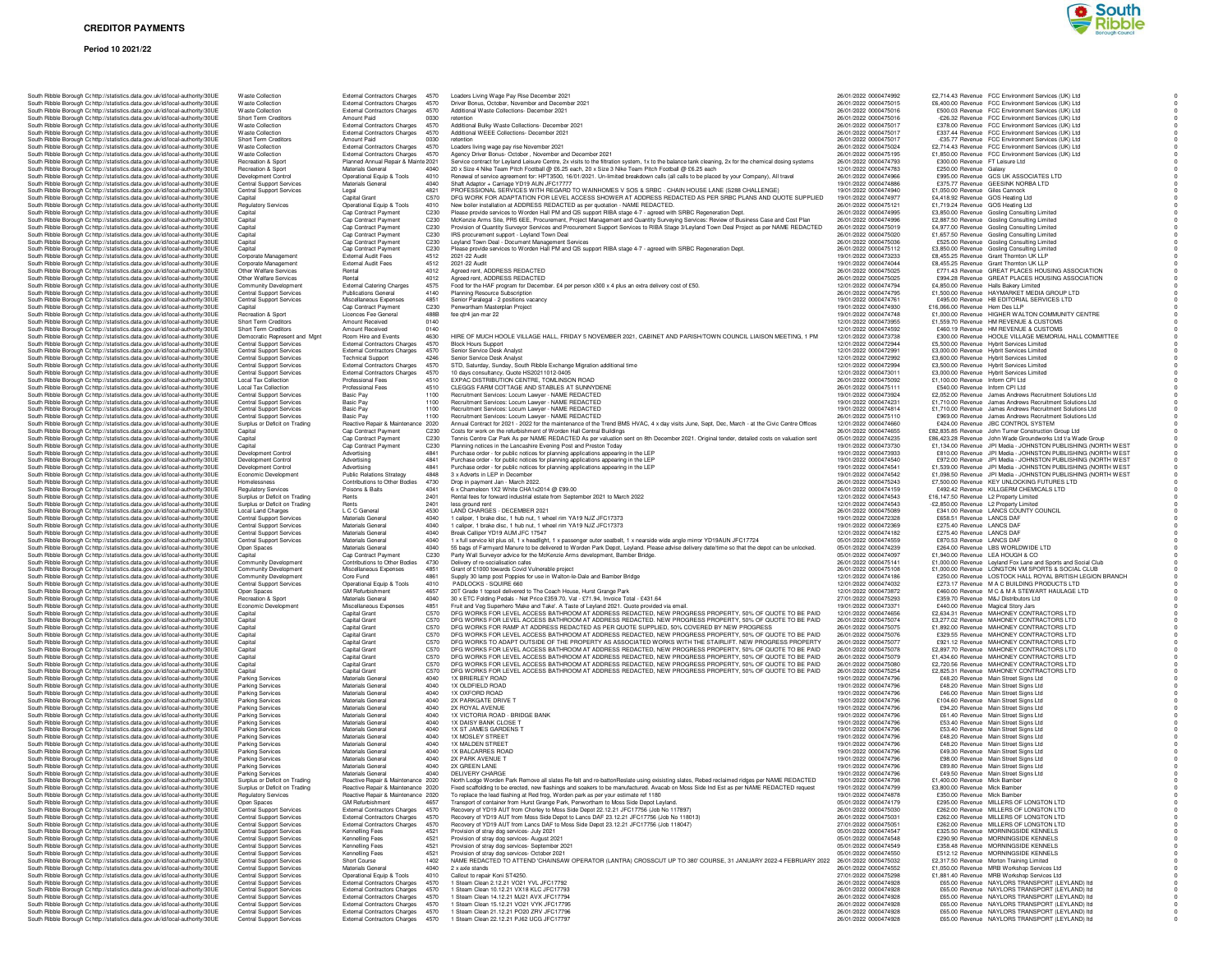# **Period 10 2021/22**



| South Ribble Borough Cc http://statistics.data.gov.uk/id/local-authority/30UE                                                                                  | <b>Regulatory Services</b>                                         | <b>Burial Expenses</b>                                                     | 5310             | Funeral for NAME REDACTED                                                                                                                                                                                                                              | 26/01/2022 0000475136                          | £3,214.00 Revenue NEAL BUCKLEY                                                                                             |
|----------------------------------------------------------------------------------------------------------------------------------------------------------------|--------------------------------------------------------------------|----------------------------------------------------------------------------|------------------|--------------------------------------------------------------------------------------------------------------------------------------------------------------------------------------------------------------------------------------------------------|------------------------------------------------|----------------------------------------------------------------------------------------------------------------------------|
| South Ribble Borough Cc http://statistics.data.gov.uk/id/local-authority/30UE<br>South Ribble Borough Cc http://statistics.data.gov.uk/id/local-authority/30UE | Economic Development<br><b>Central Support Services</b>            | Miscellaneous Expenses<br>Materials Genera                                 | 4851<br>4040     | Leyland Christmas Lights Switch On. Medical Cover - 4th December<br>SCARAB MINI SWEEPER BRUSHES - POLY/WIRE MIX MATHIEU-0120089                                                                                                                        | 12/01/2022 0000474776<br>12/01/2022 0000474177 | £907.75 Revenue North West Medical Solutions Ltd<br>£1,207.50 Revenue NORTHERN MUNICIPAL SPARES LTD                        |
| South Ribble Borough Cc http://statistics.data.gov.uk/id/local-authority/30UE                                                                                  | <b>Central Support Services</b>                                    | Materials Genera                                                           | 4040             | CHANNEL BRUSH - 2.8 mm POLY & 3.3mm WIRE 5 row 700/1000mm - MIDI SWEEPER 78399/2                                                                                                                                                                       | 12/01/2022 0000474177                          | £742.50 Revenue NORTHERN MUNICIPAL SPARES LTD                                                                              |
| South Ribble Borough C: http://statistics.data.gov.uk/id/local-authority/30UE                                                                                  | <b>Central Support Services</b>                                    | Materials General                                                          | 4040             | CHANNEL BRUSH - 2.8 mm POLY & 3.3mm WIRE 5 row 700/1000mm - MIDI SWEEPER 78399/2                                                                                                                                                                       | 19/01/2022 0000474957                          | £1,117.50 Revenue NORTHERN MUNICIPAL SPARES LTD                                                                            |
| South Ribble Borough C: http://statistics.data.gov.uk/id/local-authority/30UE                                                                                  | Other Welfare Services                                             | Fumiture                                                                   | 4017             | To purchase a fridge freezer, electric cooker and washing machine as per agreed                                                                                                                                                                        | 12/01/2022 0000474110                          | £714.17 Revenue NORTHWEST DOMESTIC SERVICES                                                                                |
| South Ribble Borough Cc http://statistics.data.gov.uk/id/local-authority/30UE<br>South Ribble Borough Cohttp://statistics.data.gov.uk/id/local-authority/30UE  | <b>Community Development</b><br>Recreation & Sport                 | Contributions to Other Bodies<br>Electricity                               | 4730<br>2303     | Step up grant white goods, Beko Fridge Freezer £420.00, Hotpoint Auto 7KG £325.00, Creda Condenser Dryer £159.00<br>1/6 to 30/6/2021                                                                                                                   | 26/01/2022 0000475091<br>05/01/2022 0000474098 | £753.33 Revenue NORTHWEST DOMESTIC SERVICES<br>£2,883.51 Revenue NPOWER Business                                           |
| South Ribble Borough Cc http://statistics.data.gov.uk/id/local-authority/30UE                                                                                  | Recreation & Sport                                                 | Electricity                                                                | 2303             | 1/11 to 30/11/21                                                                                                                                                                                                                                       | 12/01/2022 0000474165                          | £2,647.91 Revenue NPOWER Business                                                                                          |
| South Ribble Borough Cc http://statistics.data.gov.uk/id/local-authority/30UE                                                                                  | Recreation & Sport                                                 | Electricity                                                                | 2303             | 1/9 to 30/9/21                                                                                                                                                                                                                                         | 19/01/2022 0000474887                          | £3.478.47 Revenue NPOWER Business                                                                                          |
| South Ribble Borough Cc http://statistics.data.gov.uk/id/local-authority/30UE                                                                                  | Recreation & Sport<br>Recreation & Spor                            | Electricity                                                                | 2303             | 1/9 to 30/9/21                                                                                                                                                                                                                                         | 19/01/2022 0000474888                          | £5,569.44 Revenue NPOWER Business                                                                                          |
| South Ribble Borough Cc http://statistics.data.gov.uk/id/local-authority/30UE<br>South Ribble Borough Cc http://statistics.data.gov.uk/id/local-authority/30UE | Recreation & Sport                                                 | Electricity<br>Electricity                                                 | 2303<br>2303     | 1/9 to 30/9/21<br>1/9 TO 30/9/21                                                                                                                                                                                                                       | 19/01/2022 0000474889<br>19/01/2022 0000474890 | £2,722.78 Revenue NPOWER Business<br>£2,976.71 Revenue NPOWER Business                                                     |
| South Ribble Borough C: http://statistics.data.gov.uk/id/local-authority/30UE                                                                                  | Recreation & Sport                                                 | Electricity                                                                | 2303             | 1/10 TO 31/10/2                                                                                                                                                                                                                                        | 19/01/2022 0000474891                          | £3,709.66 Revenue NPOWER Business                                                                                          |
| South Ribble Borough Cc http://statistics.data.gov.uk/id/local-authority/30UE                                                                                  | Recreation & Sport                                                 | Electricity                                                                | 2303             | 1/10 TO 31/10/21                                                                                                                                                                                                                                       | 19/01/2022 0000474892                          | £3,037.11 Revenue NPOWER Business                                                                                          |
| South Ribble Borough Cc http://statistics.data.gov.uk/id/local-authority/30UE                                                                                  | Recreation & Sport                                                 | Electricity                                                                | 2303             | 1/10 TO 31/10/21                                                                                                                                                                                                                                       | 19/01/2022 0000474893                          | £5,499.99 Revenue NPOWER Business<br>£3,323.43 Revenue NPOWER Business                                                     |
| South Ribble Borough Cohttp://statistics.data.gov.uk/id/local-authority/30UE<br>South Ribble Borough Cc http://statistics.data.gov.uk/id/local-authority/30UE  | Recreation & Sport<br>Recreation & Sport                           | Electricity<br>Electricity                                                 | 2303<br>2303     | 1/10 to 31/10/21<br>1/12 to 31/12/21                                                                                                                                                                                                                   | 19/01/2022 0000474894<br>26/01/2022 0000474942 | £2,359.61 Revenue NPOWER Business                                                                                          |
| South Ribble Borough Cc http://statistics.data.gov.uk/id/local-authority/30UE                                                                                  | Recreation & Sport                                                 | Electricity                                                                | 2303             | 1/12 to 31/12/21                                                                                                                                                                                                                                       | 19/01/2022 0000474943                          | £3,389.89 Revenue NPOWER Business                                                                                          |
| South Ribble Borough Cc http://statistics.data.gov.uk/id/local-authority/30UE                                                                                  | Recreation & Spor                                                  | Electricity                                                                | 2303             | 1/12 to 31/12/21                                                                                                                                                                                                                                       | 26/01/2022 0000474944                          | £4,737.67 Revenue NPOWER Business                                                                                          |
| South Ribble Borough Cc http://statistics.data.gov.uk/id/local-authority/30UE                                                                                  | <b>Central Support Services</b>                                    | Electricity                                                                | 2303             | 2021 - 22 Annual Metering Charge                                                                                                                                                                                                                       | 26/01/2022 0000475285                          | £432.00 Revenue NPOWER Business                                                                                            |
| South Ribble Borough Cc http://statistics.data.gov.uk/id/local-authority/30UE<br>South Ribble Borough C: http://statistics.data.gov.uk/id/local-authority/30UE | <b>Parking Services</b><br>Parking Services                        | Parking Attendants<br>Cash Collection Charges Car Pa 4855                  | 4514             | Variable Fee Car Park Enforcement November 2021- Variable Recharge Items<br>Variable Fee Car Park Enforcement November 2021- Fixed Recharge Items                                                                                                      | 05/01/2022 0000474597<br>05/01/2022 0000474597 | £1,579.44 Revenue NSL LTD<br>£637.21 Revenue NSL LTD                                                                       |
| South Ribble Borough Cohttp://statistics.data.gov.uk/id/local-authority/30UE                                                                                   | Parking Services                                                   | Parking Attendants                                                         | 4514             | Variable Fee Car Park Enforcement December 2021-Variable Recharge Items                                                                                                                                                                                | 26/01/2022 0000475124                          | £1.646.80 Revenue NSL LTD                                                                                                  |
| South Ribble Borough Cc http://statistics.data.gov.uk/id/local-authority/30UE                                                                                  | Parking Services                                                   | Cash Collection Charges Car Pa 4855                                        |                  | Variable Fee Car Park Enforcement December 2021 - Fixed Recharge Items                                                                                                                                                                                 | 26/01/2022 0000475124                          | £737.08 Revenue NSL LTD                                                                                                    |
| South Ribble Borough Cc http://statistics.data.gov.uk/id/local-authority/30UE                                                                                  | Central Support Services                                           | Short Course                                                               | 1402             | NAME REDACTED TO ATTEND 'COSHH TRAINING' AT CIVIC CENTRE NOVEMBER 2021                                                                                                                                                                                 | 26/01/2022 0000475010                          | £495.00 Revenue One Stop Hire                                                                                              |
| South Ribble Borough Cc http://statistics.data.gov.uk/id/local-authority/30UE<br>South Ribble Borough Cc http://statistics.data.gov.uk/id/local-authority/30UE | Central Support Services<br>Central Support Services               | Consumable Cing Materials<br>Consumable Clng Materials                     | 2711<br>2711     | BC015-75 JANGRO THICKENED BLEACH 750ML 24 bottles @ £0.50<br>AA201 JANGRO MICRO MINI TOILET ROLL 100M X 90MM (24) 8 packs @ £10.59                                                                                                                     | 12/01/2022 0000474554<br>12/01/2022 0000474554 | £12.00 Revenue Pattersons (Bristol) Ltd<br>£84.72 Revenue Pattersons (Bristol) Ltd                                         |
| South Ribble Borough Cc http://statistics.data.gov.uk/id/local-authority/30UE                                                                                  | <b>Central Support Services</b>                                    | Consumable Cing Materials                                                  | 2711             | BK101-50 JANGRO PINK PEARLISED HAND SOAP 500ML 2 bottles @ £1.22                                                                                                                                                                                       | 12/01/2022 0000474554                          | £2.44 Revenue Pattersons (Bristol) Ltd                                                                                     |
| South Ribble Borough Cc http://statistics.data.gov.uk/id/local-authority/30UE                                                                                  | <b>Central Support Services</b>                                    | Consumable Cing Materials                                                  | 2711             | AE234 TORK S-FOLD HAND TOWEL 1PLY BLUE (4000SHT) 10 packs @ £13.25                                                                                                                                                                                     | 12/01/2022 0000474554                          | £132.50 Revenue Pattersons (Bristol) Ltd                                                                                   |
| South Ribble Borough Cohttp://statistics.data.gov.uk/id/local-authority/30UE                                                                                   | <b>Central Support Services</b>                                    | Consumable Cing Materials                                                  | 2711             | CM180 JANGRO REFUSE SACKS 18X29X39 180G HEAVY DUTY BLACK (200) 4 packs @ £11.75                                                                                                                                                                        | 12/01/2022 0000474554                          | £47.00 Revenue Pattersons (Bristol) Ltd                                                                                    |
| South Ribble Borough Cc http://statistics.data.gov.uk/id/local-authority/30UE                                                                                  | <b>Central Support Services</b>                                    | Consumable Cing Materials                                                  | 2711             | BC045-1 JANGRO TOILET & WASHROOM CLEANER DESCALER 1 LTR 24 bottles @ £0.94                                                                                                                                                                             | 12/01/2022 0000474554                          | £22.56 Revenue Pattersons (Bristol) Ltd                                                                                    |
| South Ribble Borough C; http://statistics.data.gov.uk/id/local-authority/30UE<br>South Ribble Borough Cohttp://statistics.data.gov.uk/id/local-authority/30UE  | <b>Central Support Services</b><br><b>Central Support Services</b> | Consumable Cing Materials<br>Consumable Cing Materials                     | 2711<br>2711     | DG150-L JANGRO PROFESSIONAL NITRILE DISPOSABLE GLOVE POWDER FREE BLUE LARGE x 100 10 boxes @ £3.52<br>BC040-1 JANGRO PERFUMED TOILET CLEANER 1LTR 24 bottles @ £0.90                                                                                   | 12/01/2022 0000474554<br>12/01/2022 0000474554 | £92.50 Revenue Pattersons (Bristol) Ltd<br>£21.60 Revenue Pattersons (Bristol) Ltd                                         |
| South Ribble Borough Cc http://statistics.data.gov.uk/id/local-authority/30UE                                                                                  | Central Support Services                                           | Consumable Cing Materials                                                  | 2711             | BB034-5 JANGRO CONCENTRATED GREEN DETERGENT 20% 5LTR 4 bottles @ £3.30                                                                                                                                                                                 | 12/01/2022 0000474554                          | £13.20 Revenue Pattersons (Bristol) Ltd                                                                                    |
| South Ribble Borough Cc http://statistics.data.gov.uk/id/local-authority/30UE                                                                                  | Central Support Services                                           | Consumable Cing Materials                                                  | 2711             | BA048-5 JANGRO CLEANER DISINFECTANT 5LTR 2 bottles @ £9.00                                                                                                                                                                                             | 12/01/2022 0000474554                          | £18.00 Revenue Pattersons (Bristol) Ltd                                                                                    |
| South Ribble Borough Cc http://statistics.data.gov.uk/id/local-authority/30UE                                                                                  | <b>Central Support Services</b>                                    | Consumable Cing Materials                                                  | 2711             | BK140-5 Jangro Alcohol Gel Hand Rub 5 Litre (Case of 2) 1 @ £50.00                                                                                                                                                                                     | 12/01/2022 0000474554                          | £50.00 Revenue Pattersons (Bristol) Ltd                                                                                    |
| South Ribble Borough Cc http://statistics.data.gov.uk/id/local-authority/30UE                                                                                  | Central Support Services                                           | Consumable Cing Materials                                                  | 2711             | HL085 Jangro Erase All Sponges (Pack of 10) 3 packs @ £6.00                                                                                                                                                                                            | 12/01/2022 0000474554                          | £7.26 Revenue Pattersons (Bristol) Ltd                                                                                     |
| South Ribble Borough C: http://statistics.data.gov.uk/id/local-authority/30UE<br>South Ribble Borough Cohttp://statistics.data.gov.uk/id/local-authority/30UE  | <b>Central Support Services</b><br>Surplus or Deficit on Trading   | Consumable Cing Materials<br>Reactive Repair & Maintenance 2020            | 2711             | JE630071 Carex Original Handwash 500ml 12 @ £3.00<br>Undertake and provide EPC certificates for 129 Clydesdale Place and 130 Clydesdale Place PR26 7QS                                                                                                 | 12/01/2022 0000474554<br>12/01/2022 0000474158 | £36.00 Revenue Pattersons (Bristol) Ltd<br>£360.00 Revenue Paul Foster and Co Ltd                                          |
| South Ribble Borough Cohttp://statistics.data.gov.uk/id/local-authority/30UE                                                                                   | Economic Development                                               | Miscellaneous Expenses                                                     | 4851             | CHRISTMAS LIGHTS SWITCH ON, COLLECT GENERATOR AND RETURN TO AWS, SUPPLY DISTRO AND CABLES FOR STALLS, LIGHTING 05/01/2022 0000474595                                                                                                                   |                                                | £360.00 Revenue Paul K Sound & Vision                                                                                      |
| South Ribble Borough C; http://statistics.data.gov.uk/id/local-authority/30UE                                                                                  | Community Development                                              | Professional Fees                                                          | 4510             | Workshops for the HAF project over December                                                                                                                                                                                                            | 12/01/2022 0000474800                          | £3,360.00 Bevenue Penwortham Boxing Club CIC                                                                               |
| South Ribble Borough Cc http://statistics.data.gov.uk/id/local-authority/30UE                                                                                  | <b>Central Support Services</b>                                    | Occupational Health                                                        | 1408             | PROVISION OF WELLBEING, TELEPHONE CONSULTATIONS AND COUNSELLING ETC FROM 12 OCTOBER 2021 TO MARCH 2022                                                                                                                                                 | 26/01/2022 0000473587                          | £449.50 Revenue People Asset Management                                                                                    |
| South Ribble Borough Cc http://statistics.data.gov.uk/id/local-authority/30UE                                                                                  | Central Support Services                                           | Occupational Health                                                        | 1408             | non vat                                                                                                                                                                                                                                                | 26/01/2022 0000473587                          | £105.00 Revenue People Asset Management                                                                                    |
| South Ribble Borough Cc http://statistics.data.gov.uk/id/local-authority/30UE<br>South Ribble Borough Cc http://statistics.data.gov.uk/id/local-authority/30UE | <b>Central Support Services</b><br><b>Regulatory Services</b>      | Occupational Health<br><b>Disclosure Barring</b>                           | 1408<br>4522     | PROVISION OF WELLBEING, TELEPHONE CONSULTATIONS AND COUNSELLING ETC FROM 12 OCTOBER 2021 TO MARCH 2022<br>gov fee                                                                                                                                      | 12/01/2022 0000474225<br>26/01/2022 0000474162 | £624.00 Revenue People Asset Management<br>£520.00 Revenue Personnel Checks                                                |
| South Ribble Borough Cc http://statistics.data.gov.uk/id/local-authority/30UE                                                                                  | <b>Regulatory Services</b>                                         | <b>Disclosure Barring</b>                                                  | 4522             | admin fee                                                                                                                                                                                                                                              | 26/01/2022 0000474162                          | £173.29 Revenue Personnel Checks                                                                                           |
| South Ribble Borough Cohttp://statistics.data.gov.uk/id/local-authority/30UE                                                                                   | <b>Central Support Services</b>                                    | Software Licensing                                                         | 4243             | Red Hat Enterprise Linux Server, Standard (physical or virtual nodes) £911.58                                                                                                                                                                          | 19/01/2022 0000473698                          | £911.58 Revenue PHOENIX SOFTWARE LTD                                                                                       |
| South Ribble Borough Cohttp://statistics.data.gov.uk/id/local-authority/30UE                                                                                   | Recreation & Sport                                                 | Planned Annual Repair & Mainte 2021                                        |                  | 2021 / 2022 annual contract for the fixed wire testing for South Ribble Tennis Centre as per guotation ref QT-2200004/1                                                                                                                                | 26/01/2022 0000475107                          | £427.50 Revenue PHS Compliance                                                                                             |
| South Ribble Borough Cohttp://statistics.data.gov.uk/id/local-authority/30UE                                                                                   | <b>Central Support Services</b>                                    | Consumable Cing Materials                                                  | 2711             | Order to cover period 1st April 2021 - 30th June 2021 for sanitary services to Civic Centre to cover invoice 68172034                                                                                                                                  | 12/01/2022 0000473986<br>12/01/2022 0000473987 | £982.31 Revenue PHS GROUP PLC                                                                                              |
| South Ribble Borough C: http://statistics.data.gov.uk/id/local-authority/30UE<br>South Ribble Borough Cc http://statistics.data.gov.uk/id/local-authority/30UE | Central Support Services<br>Central Support Services               | Rental<br>Rental                                                           | 4012<br>4012     | 2021 / 2022 annual contract for the provision of sanitary services to Moss Side Depot, 81 Bison Place, Leyland as per your ref 105797<br>2021 / 2022 annual contract for the provision of sanitary services to the Civic Centre as per your ref 105796 | 06/01/2022 0000473991                          | £334.24 Revenue PHS GROUP PLC<br>£982.31 Revenue PHS GROUP PLC                                                             |
| South Ribble Borough Cc http://statistics.data.gov.uk/id/local-authority/30UE                                                                                  | <b>Central Support Services</b>                                    | Renta                                                                      | 4012             | 2021 / 2022 annual contract for the provision of sanitary services to Moss Side Depot, 81 Bison Place, Leyland as per your ref 105797                                                                                                                  | 12/01/2022 0000473999                          | £410.88 Revenue PHS GROUP PLC                                                                                              |
| South Ribble Borough Cc http://statistics.data.gov.uk/id/local-authority/30UE                                                                                  | <b>Central Support Services</b>                                    | Franked Post                                                               | 4292             | Top up credit for Serial number 5557641                                                                                                                                                                                                                | 27/01/2022 0000475086                          | £5,259.40 Revenue PITNEY BOWES LTD                                                                                         |
| South Ribble Borough Cc http://statistics.data.gov.uk/id/local-authority/30UE                                                                                  | <b>Central Support Services</b>                                    | <b>Agency Staff</b>                                                        | 1121             | Planning Enforcement Services                                                                                                                                                                                                                          | 19/01/2022 0000474931                          | £1,470.10 Revenue Planning Control & PACE Solutions                                                                        |
| South Ribble Borough C: http://statistics.data.gov.uk/id/local-authority/30UE                                                                                  | <b>Central Support Services</b>                                    | Paper Bulk                                                                 | 4133             | Premier Paper supplies 2021-31/03/2022 Please quote this reference on all future invoices                                                                                                                                                              | 12/01/2022 0000473935                          | £464.63 Revenue PREMIER PAPER GROUP LTD                                                                                    |
| South Ribble Borough Cc http://statistics.data.gov.uk/id/local-authority/30UE<br>South Ribble Borough Cohttp://statistics.data.gov.uk/id/local-authority/30UE  | Homelessness<br>Elections                                          | Security Measures<br>Polling Centre Costs                                  | 4272<br>4421     | Agreed works and survey NAME REDACTED<br>BBE BY-ELECTION - CNL'S QUANTITY 140 - JOB REF 8875                                                                                                                                                           | 26/01/2022 0000474234<br>05/01/2022 0000474219 | £1,058.00 Revenue PRESTON CARE & REPAIR<br>£538.75 Revenue PRINT IMAGE NETWORK LTD                                         |
| South Ribble Borough Cc http://statistics.data.gov.uk/id/local-authority/30UE                                                                                  | Elections                                                          | Polling Centre Costs                                                       | 4421             | BBE BY-ELECTION - BALLOT BOOKS - QUANTITY 35 ORDINARY/3 TENDERED - JOB REF 8873                                                                                                                                                                        | 19/01/2022 0000474859                          | £849.00 Revenue PRINT IMAGE NETWORK LTD                                                                                    |
| South Ribble Borough Cc http://statistics.data.gov.uk/id/local-authority/30UE                                                                                  | Homelessness                                                       | Void Loss                                                                  | 5313             | Void loss for temporary accommodation                                                                                                                                                                                                                  | 26/01/2022 0000475142                          | £4,695,32 Revenue PROGRESS CARE HOUSING ASSOC LTD                                                                          |
| South Ribble Borough Cc http://statistics.data.gov.uk/id/local-authority/30UE                                                                                  | Other Welfare Services                                             | Maintenance & Repair                                                       | 4013             | Various works including supply and install timber battening and fittings at ADDRESS REDACTED                                                                                                                                                           | 12/01/2022 0000474171                          | £220.00 Revenue PSR & Sons Joiners & Building Contractors                                                                  |
| South Ribble Borough Cc http://statistics.data.gov.uk/id/local-authority/30UE                                                                                  | Other Welfare Services                                             | Maintenance & Repair                                                       | 4013             | LABOUR                                                                                                                                                                                                                                                 | 12/01/2022 0000474171                          | £40.00 Revenue PSR & Sons Joiners & Building Contractors                                                                   |
| South Ribble Borough Cc http://statistics.data.gov.uk/id/local-authority/30UE<br>South Ribble Borough C: http://statistics.data.gov.uk/id/local-authority/30UE | Recreation & Sport<br>Capital                                      | Reactive Repair & Maintenance 2020<br>Cap Contract Payment                 | C <sub>230</sub> | Leyland leisure centre front elevation refurbishment as per NAME REDACTED request, Take out existing gate and remove from site<br>REMODDELLING WORKS TO SOUTH RIBLLE TENNIS CENTRE, 16TH NOVEMBER 2021, as per NAME REDACTED request                   | 12/01/2022 0000474211<br>12/01/2022 0000474212 | £8,280.00 Revenue PSR & Sons Joiners & Building Contractors<br>£9,680.00 Revenue PSR & Sons Joiners & Building Contractors |
| South Ribble Borough Cc http://statistics.data.gov.uk/id/local-authority/30UE                                                                                  | Other Welfare Services                                             | Materials General                                                          | 4040             | Building repair works for resettlement programme, Supply and install Timber Battening complete with fitting of poles using appropriate Fixings.                                                                                                        | 12/01/2022 0000474290                          | £260.00 Revenue PSR & Sons Joiners & Building Contractors                                                                  |
| South Ribble Borough Cc http://statistics.data.gov.uk/id/local-authority/30UE                                                                                  | Other Welfare Services                                             | Materials General                                                          | 4040             | LABOUR                                                                                                                                                                                                                                                 | 12/01/2022 0000474290                          | £30.00 Revenue PSR & Sons Joiners & Building Contractors                                                                   |
| South Ribble Borough Cohttp://statistics.data.gov.uk/id/local-authority/30UE                                                                                   | Homelessness                                                       | Temporary Accommodation                                                    | 5311             | Duty placement £1370.00 1.11.21 - 30.11.21                                                                                                                                                                                                             | 05/01/2022 0000474584                          | £1.370.00 Revenue Purpleroomz                                                                                              |
| South Ribble Borough Cc http://statistics.data.gov.uk/id/local-authority/30UE                                                                                  | Homelessness<br>Homelessness                                       | Contributions to Other Bodies 4730<br>Contributions to Other Bodies        | 4730             | NAME REDACTED provision 22.12.2021 - 04.01.2022<br>31/01/2022                                                                                                                                                                                          | 19/01/2022 0000474756<br>19/01/2022 0000474980 | £3,500.00 Revenue Purpleroomz<br>£2,600.00 Revenue Purpleroomz                                                             |
| South Ribble Borough Cc http://statistics.data.gov.uk/id/local-authority/30UE<br>South Ribble Borough Cc http://statistics.data.gov.uk/id/local-authority/30UE | Homelessness                                                       | Temporary Accommodation                                                    | 5311             | 01/01/2022-31/01/2022.                                                                                                                                                                                                                                 | 26/01/2022 0000475097                          | £1,440.00 Revenue Purpleroomz                                                                                              |
| South Ribble Borough Cc http://statistics.data.gov.uk/id/local-authority/30UE                                                                                  | <b>Central Support Services</b>                                    | Professional Fees                                                          | 4510             | HEALTH AND SAFETY CONSULTANCY AND SUPPORT 2021/2022                                                                                                                                                                                                    | 12/01/2022 0000473856                          | £1,080.00 Revenue QHS SOLUTIONS                                                                                            |
| South Ribble Borough Cohttp://statistics.data.gov.uk/id/local-authority/30UE                                                                                   | <b>Central Support Services</b>                                    | Computer Maintenance                                                       | 4211             | System rental and Communications Charge - 60 vehicles for 3 months 1.1.22 - 31.3.22                                                                                                                                                                    | 26/01/2022 0000475018                          | £2,070.00 Revenue Quartix                                                                                                  |
| South Ribble Borough C: http://statistics.data.gov.uk/id/local-authority/30UE                                                                                  | Capital                                                            | Cap Contract Payment                                                       | C230             | Alteration, Adaption, Extension and Refurbishment Works - Hurst Grange Coach House, Penwortham                                                                                                                                                         | 12/01/2022 0000474265                          | £32,567.04 Revenue R Developments Ltd T/A Rosslee Construction Ltd                                                         |
| South Ribble Borough Cohttp://statistics.data.gov.uk/id/local-authority/30UE<br>South Ribble Borough Cc http://statistics.data.gov.uk/id/local-authority/30UE  | Surplus or Deficit on Trading<br>Surplus or Deficit on Trading     | Planned Annual Repair & Mainte 2021<br>Planned Annual Repair & Mainte 2021 |                  | Annual Contract 2021/2022for the service of the dog wash at Worden Park - please provide photographic evidence as required<br>labour                                                                                                                   | 12/01/2022 0000474615<br>12/01/2022 0000474615 | £550.00 Revenue RED ROSE BUILDING MAINTENANCE<br>£50.00 Revenue RED ROSE BUILDING MAINTENANCE                              |
| South Ribble Borough Cc http://statistics.data.gov.uk/id/local-authority/30UE                                                                                  | Central Support Services                                           | Planned Annual Repair & Mainte 2021                                        |                  | Annual Contract 2021/2022 for the service of grease trap at Civic Centre                                                                                                                                                                               | 26/01/2022 0000475041                          | £225.00 Revenue RED ROSE BUILDING MAINTENANCE                                                                              |
| South Ribble Borough Cc http://statistics.data.gov.uk/id/local-authority/30UE                                                                                  | Central Support Services                                           | Planned Annual Repair & Mainte 2021                                        |                  | LABOUR                                                                                                                                                                                                                                                 | 26/01/2022 0000475041                          | £50.00 Revenue RED ROSE BUILDING MAINTENANCE                                                                               |
| South Ribble Borough Cc http://statistics.data.gov.uk/id/local-authority/30UE                                                                                  | Central Support Services                                           | Materials General                                                          | 4040             | 1 Yoke Ram YA19 NKD JFC17697                                                                                                                                                                                                                           | 05/01/2022 0000474556                          | £730.00 Revenue Refuse Vehicle Parts                                                                                       |
| South Ribble Borough Cc http://statistics.data.gov.uk/id/local-authority/30UE<br>South Ribble Borough Cc http://statistics.data.gov.uk/id/local-authority/30UE | Elections<br>Development Control                                   | Postal Voting Costs<br>Consultancy Fees                                    | 4422<br>4541     | BUSINESS MAIL ADVANCED 1C UNSORTED (BAMBER BRIDGE)<br>Consultancy Fees for Agricultural Building for Storage of Machinery and Hay App number 07/2021/00741/FUL                                                                                         | 12/01/2022 0000474782<br>26/01/2022 0000475130 | £368.73 Revenue ROYAL MAIL GROUP PLC<br>£250.00 Revenue RSK ADAS Ltd                                                       |
| South Ribble Borough Cohttp://statistics.data.gov.uk/id/local-authority/30UE                                                                                   | Development Control                                                | Consultancy Fees                                                           | 4541             | Consultancy fees - Agricultural Building for Storage of Machinery and Hay at Snaylam Farm, Much Hoole, Preston                                                                                                                                         | 26/01/2022 0000475132                          | £250.00 Revenue RSK ADAS Ltd                                                                                               |
| South Ribble Borough Cc http://statistics.data.gov.uk/id/local-authority/30UE                                                                                  | <b>Central Support Services</b>                                    | Individual Subs Prof. Bodies                                               | 1741             | MEMBERSHIP SUBSCRIPTION RENEWAL FOR 2022 - FOR NAME REDACTED REF 40048                                                                                                                                                                                 | 12/01/2022 0000474578                          | £321.00 Revenue RTPI                                                                                                       |
| South Ribble Borough C; http://statistics.data.gov.uk/id/local-authority/30UE                                                                                  | <b>Central Support Services</b>                                    | Individual Subs Prof. Bodies                                               | 1741             | MEMBERSHIP SUBSCRIPTION RENEWAL FOR 2022 - FOR NAME REDACTED REF 52069                                                                                                                                                                                 | 12/01/2022 0000474587                          | £321.00 Bevenue BTPL                                                                                                       |
| South Ribble Borough Cohttp://statistics.data.gov.uk/id/local-authority/30UE                                                                                   | <b>Central Support Services</b><br><b>Central Support Services</b> | Individual Subs Prof. Bodies<br>Individual Subs Prof. Bodies               | 1741<br>1741     | MEMBERSHIP SUBSCRIPTION RENEWAL FOR 2022 - FOR NAME REDACTED REF 34367<br>MEMBERSHIP SUBSCRIPTION RENEWAL FOR 2022 - FOR NAME REDACTED 56607                                                                                                           | 12/01/2022 0000474588<br>12/01/2022 0000474762 | £321.00 Revenue RTPI<br>£321.00 Revenue RTPI                                                                               |
| South Ribble Borough Cc http://statistics.data.gov.uk/id/local-authority/30UE<br>South Ribble Borough Cc http://statistics.data.gov.uk/id/local-authority/30UE | Recreation & Sport                                                 | Planned Annual Repair & Mainte 2021                                        |                  | 2021 / 2022 annual contract, 4 visits per year for the maintenance of the synthetic football pitches South Ribble Tennis Centre.                                                                                                                       | 12/01/2022 0000474566                          | £520.00 Revenue S & C Slatter Limited                                                                                      |
| South Ribble Borough Cc http://statistics.data.gov.uk/id/local-authority/30UE                                                                                  | <b>Central Support Services</b>                                    | Materials General                                                          | 4040             | 1000ltrs of Energize-Premium Hi-Foaming TFR with Wax (Super Conc)                                                                                                                                                                                      | 12/01/2022 0000474616                          | £911.15 Revenue Saanro International Ltd                                                                                   |
| South Ribble Borough Cc http://statistics.data.gov.uk/id/local-authority/30UE                                                                                  | Capital                                                            | Cap Contract Payment                                                       | C230             | Cost of Consultancy Support on project RIBA Stage 1-2 for extra care project, West Paddock.                                                                                                                                                            | 26/01/2022 0000474958                          | £3,980.00 Revenue SDA Consulting LLP                                                                                       |
| South Ribble Borough Cohttp://statistics.data.gov.uk/id/local-authority/30UE                                                                                   | <b>Central Support Services</b>                                    | Intruder Alarm                                                             | 2035             | credit 5558 to cancel this invoice                                                                                                                                                                                                                     | 26/01/2022 0000475090<br>26/01/2022 0000475105 | £365.00 Revenue SECTOR SECURITY SERVICES LTD                                                                               |
| South Ribble Borough Cohttp://statistics.data.gov.uk/id/local-authority/30UE<br>South Ribble Borough Cc http://statistics.data.gov.uk/id/local-authority/30UE  | <b>Central Support Services</b><br><b>Central Support Services</b> | Reactive Repair & Maintenance 2020<br><b>Agency Staff</b>                  | 1121             | To cover the three days over Christmas (Manning the front door and allowing DWP guests in). 8th Dec 2021 as per NAME REDACTED request<br>COST OF ENGAGING AGENCY LOCUM SOLICITOR FOR 4 DAYS PER WEEK FROM 7 SEPTEMBER 2021 UNTIL CHRISTMAS 2021        | 26/01/2022 0000474813                          | £398.10 Revenue SECTOR SECURITY SERVICES LTD<br>£1,576.62 Revenue SELLICK PARTNERSHIP LTD                                  |
| South Ribble Borough Cc http://statistics.data.gov.uk/id/local-authority/30UE                                                                                  | <b>Central Support Services</b>                                    | <b>Agency Staff</b>                                                        | 1121             | COST OF ENGAGING AGENCY LOCUM SOLICITOR FOR 4 DAYS PER WEEK FROM 7 SEPTEMBER 2021 UNTIL CHRISTMAS 2021                                                                                                                                                 | 26/01/2022 0000474880                          | £1,710.57 Revenue SELLICK PARTNERSHIP LTD                                                                                  |
| South Ribble Borough Cc http://statistics.data.gov.uk/id/local-authority/30UE                                                                                  | <b>Central Support Services</b>                                    | Agency Staff                                                               | 1121             | COST OF ENGAGING AGENCY LOCUM SOLICITOR FOR 4 DAYS PER WEEK FROM 7 SEPTEMBER 2021 UNTIL CHRISTMAS 2021                                                                                                                                                 | 26/01/2022 0000475044                          | £1,999.56 Revenue SELLICK PARTNERSHIP LTD                                                                                  |
| South Ribble Borough Cc http://statistics.data.gov.uk/id/local-authority/30UE                                                                                  | <b>Central Support Services</b>                                    | <b>Agency Staff</b>                                                        | 1121             | COST OF ENGAGING AGENCY LOCUM SOLICITOR FOR 4 DAYS PER WEEK FROM 7 SEPTEMBER 2021 UNTIL CHRISTMAS 2021                                                                                                                                                 | 26/01/2022 0000475180                          | £1.914.06 Revenue SELLICK PARTNERSHIP LTD                                                                                  |
| th Ribble Borough Cc http://statistics.data.gov.uk/id/local-authority/30U                                                                                      | Jentral Support Services<br>Central Support Services               | Jotning and Uniforms                                                       | 4410             | ROCKFALL EBONITE - SIZE 8 RF - EBONITE<br>BOOT LACES 150cm WLBLACES                                                                                                                                                                                    | 19/01/2022 000047462<br>19/01/2022 0000474620  | £69.80 Revenue SMART IMAGE WORKWE.<br>£9.00 Revenue SMART IMAGE WORKWEAR                                                   |
| South Ribble Borough Cc http://statistics.data.gov.uk/id/local-authority/30UE<br>South Ribble Borough Cc http://statistics.data.gov.uk/id/local-authority/30UE | <b>Central Support Services</b>                                    | Clothing and Uniforms<br>Clothing and Uniforms                             | 4410             | BOOTS - ROCKFALL EBONITE - SIZE 9                                                                                                                                                                                                                      | 19/01/2022 0000474620                          | £104.70 Revenue SMART IMAGE WORKWEAR                                                                                       |
| South Ribble Borough Cc http://statistics.data.gov.uk/id/local-authority/30UE                                                                                  | <b>Central Support Services</b>                                    | Clothing and Uniforms                                                      | 4410             | BOOTS - ROCKFALL EBONITE - SIZE 11                                                                                                                                                                                                                     | 19/01/2022 0000474620                          | £139.60 Revenue SMART IMAGE WORKWEAR                                                                                       |
| South Bibble Borough Cohttp://statistics.data.gov.uk/id/local-authority/30UE                                                                                   | <b>Community Development</b>                                       | Clothing and Uniforms                                                      | 4410             | 20 x Sapphire T-shirt (sizes various). 10 x Royal Blue Classic sweatshirt (sizes various). VAT                                                                                                                                                         | 12/01/2022 0000474752                          | £257.00 Revenue SMART IMAGE WORKWEAR                                                                                       |
| South Ribble Borough Cc http://statistics.data.gov.uk/id/local-authority/30UE                                                                                  | <b>Central Support Services</b>                                    | Clothing and Uniforms                                                      | 4410             | BOOTS - ROCKFALL EBONITE -SIZE 10 RF -EBONITE                                                                                                                                                                                                          | 19/01/2022 0000474803                          | £104.70 Revenue SMART IMAGE WORKWEAR                                                                                       |
| South Ribble Borough Cc http://statistics.data.gov.uk/id/local-authority/30UE                                                                                  | <b>Central Support Services</b>                                    | Clothing and Uniforms                                                      | 4410<br>4410     | BODYWARMER - WROXHAM FORTRESS -MEDIUM c/w SRBC Logo Front Left Breast in White EMB WM-WROX<br>BOMBER JACKET - PORTWEST C466 EXTA LARGE c/w SRBC LOGO FRONT LEFT BREAST & REAR HS COLOUR WJ-PWC466                                                      | 19/01/2022 0000474803<br>19/01/2022 0000474803 | £53.76 Revenue SMART IMAGE WORKWEAR<br>£150.08 Revenue SMART IMAGE WORKWEAR                                                |
| South Ribble Borough Cc http://statistics.data.gov.uk/id/local-authority/30UE<br>South Ribble Borough Cc http://statistics.data.gov.uk/id/local-authority/30UE | <b>Central Support Services</b><br><b>Central Support Services</b> | Clothing and Uniforms<br>Clothing and Uniforms                             | 4410             | BALLISTIC TROUSERS - NAVY 30" REGULAR                                                                                                                                                                                                                  | 19/01/2022 0000474247                          | £31.40 Revenue SMI Int Group Ltd                                                                                           |
| South Ribble Borough Cohttp://statistics.data.gov.uk/id/local-authority/30UE                                                                                   | <b>Central Support Services</b>                                    | Clothing and Uniforms                                                      | 4410             | BALLISTIC TROUSERS - NAVY 32" REGULAR                                                                                                                                                                                                                  | 19/01/2022 0000474247                          | £31.40 Revenue SMI Int Group Ltd                                                                                           |
| South Ribble Borough Cc http://statistics.data.gov.uk/id/local-authority/30UE                                                                                  | <b>Central Support Services</b>                                    | Clothing and Uniforms                                                      | 4410             | BALLISTIC TROUSERS - NAVY 34" REGULAR                                                                                                                                                                                                                  | 19/01/2022 0000474247                          | £219.80 Revenue SMI Int Group Ltd                                                                                          |
| South Ribble Borough Cc http://statistics.data.gov.uk/id/local-authority/30UE                                                                                  | <b>Central Support Services</b>                                    | Clothing and Uniforms                                                      | 4410             | BALLISTIC TROUSERS - NAVY 36" REGULAR<br>BALLISTIC TROUSERS - NAVY 38" REGULAR                                                                                                                                                                         | 19/01/2022 0000474247                          | £157.00 Revenue SMI Int Group Ltd                                                                                          |
| South Ribble Borough Cc http://statistics.data.gov.uk/id/local-authority/30UE<br>South Ribble Borough Cc http://statistics.data.gov.uk/id/local-authority/30UE | <b>Central Support Services</b><br><b>Central Support Services</b> | Clothing and Uniforms<br>Clothing and Uniforms                             | 4410<br>4410     | BALLISTIC TROUSERS - NAVY 40" REGULAR                                                                                                                                                                                                                  | 19/01/2022 0000474247<br>19/01/2022 0000474247 | £157.00 Revenue SMI Int Group Ltd<br>£188.40 Revenue SMI Int Group Ltd                                                     |
| South Ribble Borough Cc http://statistics.data.gov.uk/id/local-authority/30UE                                                                                  | <b>Central Support Services</b>                                    | Clothing and Uniforms                                                      | 4410             | BALLISTIC TROUSERS - NAVY 30" TALL                                                                                                                                                                                                                     | 19/01/2022 0000474247                          | £15.70 Revenue SMI Int Group Ltd                                                                                           |
| South Ribble Borough Cc http://statistics.data.gov.uk/id/local-authority/30UE                                                                                  | <b>Central Support Services</b>                                    | Clothing and Uniforms                                                      | 4410             | BALLISTIC TROUSERS - NAVY 34" TALL                                                                                                                                                                                                                     | 19/01/2022 0000474247                          | £31.40 Revenue SMI Int Group Ltd                                                                                           |
| South Ribble Borough Cc http://statistics.data.gov.uk/id/local-authority/30UE                                                                                  | Central Support Services                                           | Clothing and Uniforms                                                      | 4410             | BALLISTIC TROUSERS - NAVY 38" TALL                                                                                                                                                                                                                     | 19/01/2022 0000474247                          | £31.40 Revenue SMI Int Group Ltd                                                                                           |
| South Ribble Borough C: http://statistics.data.gov.uk/id/local-authority/30UE<br>South Ribble Borough Cc http://statistics.data.gov.uk/id/local-authority/30UE | <b>Central Support Services</b><br><b>Central Support Services</b> | Clothing and Uniforms<br>Clothing and Uniforms                             | 4410<br>4410     | BALLISTIC TROUSERS - NAVY 42" TALL<br>BALLISTIC TROUSERS - NAVY 44" TALL                                                                                                                                                                               | 19/01/2022 0000474247<br>19/01/2022 0000474247 | £15.70 Revenue SMI Int Group Ltd<br>£15.70 Revenue SMI Int Group Ltd                                                       |
| South Ribble Borough Cc http://statistics.data.gov.uk/id/local-authority/30UE                                                                                  | Central Support Services                                           | Clothing and Uniforms                                                      | 4410             | FLEECE NAVY - SMALL c/w SRBC LOGO Front Left Breast in White EMB                                                                                                                                                                                       | 19/01/2022 0000474627                          | £18.30 Revenue SMI Int Group Ltd                                                                                           |

| 5310               | Funeral for NAME REDACTED                                                                                                                                                                                                                             | 26/01/2022 0000475136                          | £3,214.00 Revenue NEAL BUCKLEY                               |                                                                                                                          |                  |
|--------------------|-------------------------------------------------------------------------------------------------------------------------------------------------------------------------------------------------------------------------------------------------------|------------------------------------------------|--------------------------------------------------------------|--------------------------------------------------------------------------------------------------------------------------|------------------|
| 4851               | Levland Christmas Lights Switch On. Medical Cover - 4th December                                                                                                                                                                                      | 12/01/2022 0000474776                          |                                                              | £907.75 Revenue North West Medical Solutions Ltd                                                                         |                  |
| 4040               | SCARAB MINI SWEEPER BRUSHES - POLY/WIRE MIX MATHIEU-0120089                                                                                                                                                                                           | 12/01/2022 0000474177                          |                                                              | £1,207.50 Revenue NORTHERN MUNICIPAL SPARES LTD                                                                          |                  |
| 4040               | CHANNEL BRUSH - 2.8 mm POLY & 3.3mm WIRE 5 row 700/1000mm - MIDI SWEEPER 78399/2                                                                                                                                                                      | 12/01/2022 0000474177                          |                                                              | £742.50 Revenue NORTHERN MUNICIPAL SPARES LTD                                                                            |                  |
| 4040               | CHANNEL BRUSH - 2.8 mm POLY & 3.3mm WIRE 5 row 700/1000mm - MIDI SWEEPER 78399/2                                                                                                                                                                      | 19/01/2022 0000474957<br>12/01/2022 0000474110 |                                                              | £1,117.50 Revenue NORTHERN MUNICIPAL SPARES LTD                                                                          |                  |
| 4017<br>4730       | To purchase a fridge freezer, electric cooker and washing machine as per agreed<br>Step up grant white goods, Beko Fridge Freezer £420.00, Hotpoint Auto 7KG £325.00, Creda Condenser Dryer £159.00                                                   | 26/01/2022 0000475091                          |                                                              | £714.17 Revenue NORTHWEST DOMESTIC SERVICES<br>£753.33 Revenue NORTHWEST DOMESTIC SERVICES                               |                  |
| 2303               | 1/6 to 30/6/2021                                                                                                                                                                                                                                      | 05/01/2022 0000474098                          | £2,883.51 Revenue NPOWER Business                            |                                                                                                                          |                  |
| 2303               | 1/11 to 30/11/21                                                                                                                                                                                                                                      | 12/01/2022 0000474165                          | £2,647.91 Revenue NPOWER Business                            |                                                                                                                          |                  |
| 2303               | 1/9 to 30/9/21                                                                                                                                                                                                                                        | 19/01/2022 0000474887                          | £3,478.47 Revenue NPOWER Business                            |                                                                                                                          |                  |
| 2303               | 1/9 to 30/9/21                                                                                                                                                                                                                                        | 19/01/2022 0000474888                          | £5,569.44 Revenue NPOWER Business                            |                                                                                                                          |                  |
| 2303               | 1/9 to 30/9/21                                                                                                                                                                                                                                        | 19/01/2022 0000474889                          | £2,722.78 Revenue NPOWER Business                            |                                                                                                                          |                  |
| 2303               | 1/9 TO 30/9/21                                                                                                                                                                                                                                        | 19/01/2022 0000474890                          | £2,976.71 Revenue NPOWER Business                            |                                                                                                                          |                  |
| 2303               | 1/10 TO 31/10/21                                                                                                                                                                                                                                      | 19/01/2022 0000474891                          | £3,709.66 Revenue NPOWER Business                            |                                                                                                                          |                  |
| 2303               | 1/10 TO 31/10/21                                                                                                                                                                                                                                      | 19/01/2022 0000474892                          | £3,037.11 Revenue NPOWER Business                            |                                                                                                                          |                  |
| 2303               | 1/10 TO 31/10/21                                                                                                                                                                                                                                      | 19/01/2022 0000474893                          | £5,499.99 Revenue NPOWER Business                            |                                                                                                                          |                  |
| 2303               | 1/10 to 31/10/21                                                                                                                                                                                                                                      | 19/01/2022 0000474894                          | £3,323,43 Revenue NPOWER Business                            |                                                                                                                          |                  |
| 2303               | 1/12 to 31/12/21                                                                                                                                                                                                                                      | 26/01/2022 0000474942                          | £2,359.61 Revenue NPOWER Business                            |                                                                                                                          |                  |
| 2303               | 1/12 to 31/12/21                                                                                                                                                                                                                                      | 19/01/2022 0000474943                          | £3,389.89 Revenue NPOWER Business                            |                                                                                                                          |                  |
| 2303               | 1/12 to 31/12/21                                                                                                                                                                                                                                      | 26/01/2022 0000474944                          | £4,737.67 Revenue NPOWER Business                            |                                                                                                                          |                  |
| 2303               | 2021 - 22 Annual Metering Charge                                                                                                                                                                                                                      | 26/01/2022 0000475285                          |                                                              | £432.00 Revenue NPOWER Business                                                                                          |                  |
| 4514               | Variable Fee Car Park Enforcement November 2021- Variable Recharge Items                                                                                                                                                                              | 05/01/2022 0000474597                          | £1,579.44 Revenue NSL LTD                                    |                                                                                                                          |                  |
| ar Pa 4855         | Variable Fee Car Park Enforcement November 2021- Fixed Recharge Items                                                                                                                                                                                 | 05/01/2022 0000474597                          | £637.21 Revenue NSL LTD<br>£1,646.80 Revenue NSL LTD         |                                                                                                                          |                  |
| 4514<br>ar Pa 4855 | Variable Fee Car Park Enforcement December 2021-Variable Recharge Items<br>Variable Fee Car Park Enforcement December 2021 - Fixed Recharge Items                                                                                                     | 26/01/2022 0000475124<br>26/01/2022 0000475124 | £737.08 Revenue NSL LTD                                      |                                                                                                                          |                  |
| 1402               | NAME REDACTED TO ATTEND 'COSHH TRAINING' AT CIVIC CENTRE NOVEMBER 2021                                                                                                                                                                                |                                                |                                                              |                                                                                                                          |                  |
| 2711               | BC015-75 JANGRO THICKENED BLEACH 750ML 24 bottles @ £0.50                                                                                                                                                                                             | 26/01/2022 0000475010<br>12/01/2022 0000474554 | £495.00 Revenue One Stop Hire                                | £12.00 Revenue Pattersons (Bristol) Ltd                                                                                  |                  |
| 2711               | AA201 JANGRO MICRO MINI TOILET ROLL 100M X 90MM (24) 8 packs @ £10.59                                                                                                                                                                                 | 12/01/2022 0000474554                          |                                                              | £84.72 Revenue Pattersons (Bristol) Ltd                                                                                  |                  |
| 2711               | BK101-50 JANGRO PINK PEARLISED HAND SOAP 500ML 2 bottles @ £1.22                                                                                                                                                                                      | 12/01/2022 0000474554                          |                                                              | £2.44 Revenue Pattersons (Bristol) Ltd                                                                                   |                  |
| 2711               | AE234 TORK S-FOLD HAND TOWEL 1PLY BLUE (4000SHT) 10 packs @ £13.25                                                                                                                                                                                    | 12/01/2022 0000474554                          |                                                              | £132.50 Revenue Pattersons (Bristol) Ltd                                                                                 |                  |
| 2711               | CM180 JANGRO REFUSE SACKS 18X29X39 180G HEAVY DUTY BLACK (200) 4 packs @ £11.75                                                                                                                                                                       | 12/01/2022 0000474554                          |                                                              | £47.00 Revenue Pattersons (Bristol) Ltd                                                                                  |                  |
| 2711               | BC045-1 JANGRO TOILET & WASHROOM CLEANER DESCALER 1 LTR 24 bottles @ £0.94                                                                                                                                                                            | 12/01/2022 0000474554                          |                                                              | £22.56 Revenue Pattersons (Bristol) Ltd                                                                                  |                  |
| 2711               | DG150-L JANGRO PROFESSIONAL NITRILE DISPOSABLE GLOVE POWDER FREE BLUE LARGE x 100 10 boxes @ £3.52                                                                                                                                                    | 12/01/2022 0000474554                          |                                                              | £92.50 Revenue Pattersons (Bristol) Ltd                                                                                  |                  |
| 2711               | BC040-1 JANGRO PERFUMED TOILET CLEANER 1LTR 24 bottles @ £0.90                                                                                                                                                                                        | 12/01/2022 0000474554                          |                                                              | £21.60 Revenue Pattersons (Bristol) Ltd                                                                                  |                  |
| 2711               | BB034-5 JANGRO CONCENTRATED GREEN DETERGENT 20% 5LTR 4 bottles @ £3.30                                                                                                                                                                                | 12/01/2022 0000474554                          |                                                              | £13.20 Revenue Pattersons (Bristol) Ltd                                                                                  |                  |
| 2711               | BA048-5 JANGRO CLEANER DISINFECTANT 5LTR 2 bottles @ £9.00                                                                                                                                                                                            | 12/01/2022 0000474554                          |                                                              | £18.00 Revenue Pattersons (Bristol) Ltd                                                                                  |                  |
| 2711               | BK140-5 Jangro Alcohol Gel Hand Rub 5 Litre (Case of 2) 1 @ £50.00                                                                                                                                                                                    | 12/01/2022 0000474554                          |                                                              | £50.00 Revenue Pattersons (Bristol) Ltd                                                                                  |                  |
| 2711               | HL085 Jangro Erase All Sponges (Pack of 10) 3 packs @ £6.00                                                                                                                                                                                           | 12/01/2022 0000474554                          |                                                              | £7.26 Revenue Pattersons (Bristol) Ltd                                                                                   |                  |
| 2711               | JE630071 Carex Original Handwash 500ml 12 @ £3.00                                                                                                                                                                                                     | 12/01/2022 0000474554                          |                                                              | £36.00 Revenue Pattersons (Bristol) Ltd                                                                                  |                  |
| 2020<br>ance       | Undertake and provide EPC certificates for 129 Clydesdale Place and 130 Clydesdale Place PR26 7QS                                                                                                                                                     | 12/01/2022 0000474158                          |                                                              | £360.00 Revenue Paul Foster and Co Ltd                                                                                   |                  |
| 4851               | CHRISTMAS LIGHTS SWITCH ON, COLLECT GENERATOR AND RETURN TO AWS, SUPPLY DISTRO AND CABLES FOR STALLS, LIGHTING 05/01/2022 0000474595                                                                                                                  |                                                |                                                              | £360.00 Revenue Paul K Sound & Vision                                                                                    |                  |
| 4510<br>1408       | Workshops for the HAF project over December                                                                                                                                                                                                           | 12/01/2022 0000474800                          |                                                              | £3,360.00 Revenue Penwortham Boxing Club CIC                                                                             |                  |
| 1408               | PROVISION OF WELLBEING, TELEPHONE CONSULTATIONS AND COUNSELLING ETC FROM 12 OCTOBER 2021 TO MARCH 2022                                                                                                                                                | 26/01/2022 0000473587                          |                                                              | £449.50 Revenue People Asset Management                                                                                  |                  |
|                    | non vat                                                                                                                                                                                                                                               | 26/01/2022 0000473587                          |                                                              | £105.00 Revenue People Asset Management                                                                                  |                  |
| 1408<br>4522       | PROVISION OF WELLBEING, TELEPHONE CONSULTATIONS AND COUNSELLING ETC FROM 12 OCTOBER 2021 TO MARCH 2022<br>gov fee                                                                                                                                     | 12/01/2022 0000474225<br>26/01/2022 0000474162 | £520.00 Revenue Personnel Checks                             | £624.00 Revenue People Asset Management                                                                                  |                  |
| 4522               | admin fee                                                                                                                                                                                                                                             | 26/01/2022 0000474162                          | £173.29 Revenue Personnel Checks                             |                                                                                                                          |                  |
| 4243               | Red Hat Enterprise Linux Server, Standard (physical or virtual nodes) £911.58                                                                                                                                                                         | 19/01/2022 0000473698                          |                                                              | £911.58 Revenue PHOENIX SOFTWARE LTD                                                                                     |                  |
| Mainte 2021        | 2021 / 2022 annual contract for the fixed wire testing for South Ribble Tennis Centre as per quotation ref QT-2200004/1                                                                                                                               | 26/01/2022 0000475107                          | £427.50 Revenue PHS Compliance                               |                                                                                                                          |                  |
| 2711               | Order to cover period 1st April 2021 - 30th June 2021 for sanitary services to Civic Centre to cover invoice 68172034                                                                                                                                 | 12/01/2022 0000473986                          | £982.31 Revenue PHS GROUP PLC                                |                                                                                                                          |                  |
| 4012               | 2021 / 2022 annual contract for the provision of sanitary services to Moss Side Depot, 81 Bison Place, Leyland as per your ref 105797                                                                                                                 | 12/01/2022 0000473987                          | £334.24 Revenue PHS GROUP PLC                                |                                                                                                                          |                  |
| 4012               | 2021 / 2022 annual contract for the provision of sanitary services to the Civic Centre as per your ref 105796                                                                                                                                         | 06/01/2022 0000473991                          |                                                              | £982.31 Revenue PHS GROUP PLC                                                                                            |                  |
| 4012               | 2021 / 2022 annual contract for the provision of sanitary services to Moss Side Depot, 81 Bison Place, Leyland as per your ref 105797                                                                                                                 | 12/01/2022 0000473999                          | £410.88 Revenue PHS GROUP PLC                                |                                                                                                                          |                  |
| 4292               | Top up credit for Serial number 5557641                                                                                                                                                                                                               | 27/01/2022 0000475086                          |                                                              | £5,259.40 Revenue PITNEY BOWES LTD                                                                                       |                  |
| 1121               | Planning Enforcement Services                                                                                                                                                                                                                         | 19/01/2022 0000474931                          |                                                              | £1,470.10 Revenue Planning Control & PACE Solutions                                                                      |                  |
| 4133               | Premier Paper supplies 2021-31/03/2022 Please quote this reference on all future invoices                                                                                                                                                             | 12/01/2022 0000473935                          |                                                              | £464.63 Revenue PREMIER PAPER GROUP LTD                                                                                  |                  |
| 4272               | Agreed works and survey NAME REDACTED                                                                                                                                                                                                                 | 26/01/2022 0000474234                          |                                                              | £1.058.00 Revenue PRESTON CARE & REPAIR                                                                                  |                  |
| 4421               | BBE BY-ELECTION - CNL'S QUANTITY 140 - JOB REF 8875                                                                                                                                                                                                   | 05/01/2022 0000474219                          |                                                              | £538.75 Revenue PRINT IMAGE NETWORK LTD                                                                                  |                  |
| 4421               | BBE BY-ELECTION - BALLOT BOOKS - QUANTITY 35 ORDINARY/3 TENDERED - JOB REF 8873                                                                                                                                                                       | 19/01/2022 0000474859                          |                                                              | £849.00 Revenue PRINT IMAGE NETWORK LTD                                                                                  |                  |
| 5313               | Void loss for temporary accommodation                                                                                                                                                                                                                 | 26/01/2022 0000475142                          |                                                              | £4,695.32 Revenue PROGRESS CARE HOUSING ASSOC LTD                                                                        |                  |
| 4013               | Various works including supply and install timber battening and fittings at ADDRESS REDACTED                                                                                                                                                          | 12/01/2022 0000474171                          |                                                              | £220.00 Revenue PSR & Sons Joiners & Building Contractors                                                                |                  |
| 4013               | LABOUR                                                                                                                                                                                                                                                | 12/01/2022 0000474171                          |                                                              | £40.00 Revenue PSR & Sons Joiners & Building Contractors                                                                 |                  |
| ance 2020          | Leyland leisure centre front elevation refurbishment as per NAME REDACTED request, Take out existing gate and remove from site                                                                                                                        | 12/01/2022 0000474211                          |                                                              | £8,280.00 Revenue PSR & Sons Joiners & Building Contractors                                                              |                  |
| C230<br>4040       | REMODDELLING WORKS TO SOUTH RIBLLE TENNIS CENTRE, 16TH NOVEMBER 2021, as per NAME REDACTED request<br>Building repair works for resettlement programme, Supply and install Timber Battening complete with fitting of poles using appropriate Fixings. | 12/01/2022 0000474212<br>12/01/2022 0000474290 |                                                              | £9,680.00 Revenue PSR & Sons Joiners & Building Contractors<br>£260.00 Revenue PSR & Sons Joiners & Building Contractors |                  |
| 4040               | LABOUR                                                                                                                                                                                                                                                | 12/01/2022 0000474290                          |                                                              | £30.00 Revenue PSR & Sons Joiners & Building Contractors                                                                 |                  |
| 5311<br>ŋ          | Duty placement £1370.00 1.11.21 - 30.11.21                                                                                                                                                                                                            | 05/01/2022 0000474584                          | £1,370.00 Revenue Purpleroomz                                |                                                                                                                          |                  |
| lies<br>4730       | NAME REDACTED provision 22.12.2021 - 04.01.2022.                                                                                                                                                                                                      | 19/01/2022 0000474756                          | £3,500.00 Revenue Purpleroomz                                |                                                                                                                          |                  |
| lies<br>4730       | 31/01/2022.                                                                                                                                                                                                                                           | 19/01/2022 0000474980                          | £2,600.00 Revenue Purpleroomz                                |                                                                                                                          |                  |
| 'n<br>5311         | 01/01/2022-31/01/2022.                                                                                                                                                                                                                                | 26/01/2022 0000475097                          | £1,440.00 Revenue Purpleroomz                                |                                                                                                                          |                  |
| 4510               | HEALTH AND SAFETY CONSULTANCY AND SUPPORT 2021/2022                                                                                                                                                                                                   | 12/01/2022 0000473856                          | £1,080.00 Revenue   QHS SOLUTIONS                            |                                                                                                                          |                  |
| 4211               | System rental and Communications Charge - 60 vehicles for 3 months 1.1.22 - 31.3.22                                                                                                                                                                   | 26/01/2022 0000475018                          | £2,070.00 Revenue Quartix                                    |                                                                                                                          |                  |
| C <sub>230</sub>   | Alteration, Adaption, Extension and Refurbishment Works - Hurst Grange Coach House, Penwortham                                                                                                                                                        | 12/01/2022 0000474265                          |                                                              | £32,567.04 Revenue R Developments Ltd T/A Rosslee Construction Ltd                                                       |                  |
| Mainte 2021        | Annual Contract 2021/2022for the service of the dog wash at Worden Park - please provide photographic evidence as required                                                                                                                            | 12/01/2022 0000474615                          |                                                              | £550.00 Revenue RED ROSE BUILDING MAINTENANCE                                                                            |                  |
| Mainte 2021        | labour                                                                                                                                                                                                                                                | 12/01/2022 0000474615                          |                                                              | £50.00 Revenue RED ROSE BUILDING MAINTENANCE                                                                             |                  |
| Mainte 2021        | Annual Contract 2021/2022 for the service of grease trap at Civic Centre                                                                                                                                                                              | 26/01/2022 0000475041                          |                                                              | £225.00 Revenue RED ROSE BUILDING MAINTENANCE                                                                            |                  |
| Mainte 2021        | LABOUR                                                                                                                                                                                                                                                | 26/01/2022 0000475041                          |                                                              | £50.00 Revenue RED ROSE BUILDING MAINTENANCE                                                                             |                  |
| 4040               | 1 Yoke Ram YA19 NKD JFC17697                                                                                                                                                                                                                          | 05/01/2022 0000474556                          |                                                              | £730.00 Revenue Refuse Vehicle Parts                                                                                     |                  |
| 4422               | BUSINESS MAIL ADVANCED 1C UNSORTED (BAMBER BRIDGE)                                                                                                                                                                                                    | 12/01/2022 0000474782                          |                                                              | £368.73 Revenue ROYAL MAIL GROUP PLC                                                                                     |                  |
| 4541<br>4541       | Consultancy Fees for Agricultural Building for Storage of Machinery and Hay App number 07/2021/00741/FUL<br>Consultancy fees - Agricultural Building for Storage of Machinery and Hay at Snaylam Farm, Much Hoole, Preston                            | 26/01/2022 0000475130<br>26/01/2022 0000475132 | £250.00 Revenue RSK ADAS Ltd<br>£250.00 Revenue RSK ADAS Ltd |                                                                                                                          |                  |
| 1741               | MEMBERSHIP SUBSCRIPTION RENEWAL FOR 2022 - FOR NAME REDACTED REF 40048                                                                                                                                                                                | 12/01/2022 0000474578                          | £321.00 Revenue RTPI                                         |                                                                                                                          |                  |
| 1741<br>9S         | MEMBERSHIP SUBSCRIPTION RENEWAL FOR 2022 - FOR NAME REDACTED REF 52069                                                                                                                                                                                | 12/01/2022 0000474587                          | £321.00 Revenue RTPI                                         |                                                                                                                          |                  |
| 1741<br>9S         | MEMBERSHIP SUBSCRIPTION RENEWAL FOR 2022 - FOR NAME REDACTED REF 34367                                                                                                                                                                                | 12/01/2022 0000474588                          | £321.00 Revenue RTPI                                         |                                                                                                                          |                  |
| 9S<br>1741         | MEMBERSHIP SUBSCRIPTION RENEWAL FOR 2022 - FOR NAME REDACTED 56607                                                                                                                                                                                    | 12/01/2022 0000474762                          | £321.00 Revenue RTPI                                         |                                                                                                                          |                  |
| Mainte 2021        | 2021 / 2022 annual contract, 4 visits per year for the maintenance of the synthetic football pitches South Ribble Tennis Centre.                                                                                                                      | 12/01/2022 0000474566                          |                                                              | £520.00 Revenue S & C Slatter Limited                                                                                    |                  |
| 4040               | 1000ltrs of Energize-Premium Hi-Foaming TFR with Wax (Super Conc)                                                                                                                                                                                     | 12/01/2022 0000474616                          |                                                              | £911.15 Revenue Saanro International Ltd                                                                                 |                  |
| C230               | Cost of Consultancy Support on project RIBA Stage 1-2 for extra care project, West Paddock.                                                                                                                                                           | 26/01/2022 0000474958                          |                                                              | £3,980.00 Revenue SDA Consulting LLP                                                                                     |                  |
| 2035               | credit 5558 to cancel this invoice                                                                                                                                                                                                                    | 26/01/2022 0000475090                          |                                                              | £365.00 Revenue SECTOR SECURITY SERVICES LTD                                                                             |                  |
| ance 2020          | To cover the three days over Christmas (Manning the front door and allowing DWP guests in). 8th Dec 2021 as per NAME REDACTED request                                                                                                                 | 26/01/2022 0000475105                          |                                                              | £398.10 Revenue SECTOR SECURITY SERVICES LTD                                                                             |                  |
| 1121<br>1121       | COST OF ENGAGING AGENCY LOCUM SOLICITOR FOR 4 DAYS PER WEEK FROM 7 SEPTEMBER 2021 UNTIL CHRISTMAS 2021<br>COST OF ENGAGING AGENCY LOCUM SOLICITOR FOR 4 DAYS PER WEEK FROM 7 SEPTEMBER 2021 UNTIL CHRISTMAS 2021                                      | 26/01/2022 0000474813<br>26/01/2022 0000474880 |                                                              | £1,576.62 Revenue SELLICK PARTNERSHIP LTD<br>£1,710,57 Revenue SELLICK PARTNERSHIP LTD                                   |                  |
|                    |                                                                                                                                                                                                                                                       | 26/01/2022 0000475044                          |                                                              |                                                                                                                          |                  |
| 1121<br>1121       | COST OF ENGAGING AGENCY LOCUM SOLICITOR FOR 4 DAYS PER WEEK FROM 7 SEPTEMBER 2021 UNTIL CHRISTMAS 2021<br>COST OF ENGAGING AGENCY LOCUM SOLICITOR FOR 4 DAYS PER WEEK FROM 7 SEPTEMBER 2021 UNTIL CHRISTMAS 2021                                      | 26/01/2022 0000475180                          |                                                              | £1,999.56 Revenue SELLICK PARTNERSHIP LTD<br>£1,914.06 Revenue SELLICK PARTNERSHIP LTD                                   | $^{\circ}$       |
| 4410               | BOOTS - ROCKFALL EBONITE -SIZE 8 RF -EBONITE                                                                                                                                                                                                          | 19/01/2022 0000474620                          |                                                              | £69.80 Revenue SMART IMAGE WORKWEAR                                                                                      |                  |
| 1410               | BOOT LACES 150cm WLBLACES                                                                                                                                                                                                                             | 19/01/2022 00004/462L                          | ra.nn weweune                                                | SMART IMAGE WORKWEAF                                                                                                     |                  |
| 4410               | BOOTS - ROCKFALL EBONITE - SIZE 9                                                                                                                                                                                                                     | 19/01/2022 0000474620                          |                                                              | £104.70 Revenue SMART IMAGE WORKWEAR                                                                                     |                  |
| 4410               | BOOTS - ROCKFALL EBONITE - SIZE 11                                                                                                                                                                                                                    | 19/01/2022 0000474620                          |                                                              | £139.60 Revenue SMART IMAGE WORKWEAR                                                                                     |                  |
| 4410               | 20 x Sapphire T-shirt (sizes various), 10 x Royal Blue Classic sweatshirt (sizes various), VAT                                                                                                                                                        | 12/01/2022 0000474752                          |                                                              | £257.00 Revenue SMART IMAGE WORKWEAR                                                                                     |                  |
| 4410               | BOOTS - ROCKFALL EBONITE -SIZE 10 RF -EBONITE                                                                                                                                                                                                         | 19/01/2022 0000474803                          |                                                              | £104.70 Revenue SMART IMAGE WORKWEAR                                                                                     | $\mathbf 0$      |
| 4410               | BODYWARMER - WROXHAM FORTRESS -MEDIUM c/w SRBC Logo Front Left Breast in White EMB WM-WROX                                                                                                                                                            | 19/01/2022 0000474803                          |                                                              | £53.76 Revenue SMART IMAGE WORKWEAR                                                                                      | $\mathbf 0$      |
| 4410               | BOMBER JACKET - PORTWEST C466 EXTA LARGE c/w SRBC LOGO FRONT LEFT BREAST & REAR HS COLOUR WJ-PWC466                                                                                                                                                   | 19/01/2022 0000474803                          |                                                              | £150.08 Revenue SMART IMAGE WORKWEAR                                                                                     | $\mathbf 0$      |
| 4410               | BALLISTIC TROUSERS - NAVY 30" REGULAR                                                                                                                                                                                                                 | 19/01/2022 0000474247                          |                                                              | £31.40 Revenue SMI Int Group Ltd                                                                                         |                  |
| 4410               | BALLISTIC TROUSERS - NAVY 32" REGULAR                                                                                                                                                                                                                 | 19/01/2022 0000474247                          |                                                              | £31.40 Revenue SMI Int Group Ltd                                                                                         |                  |
| 4410               | BALLISTIC TROUSERS - NAVY 34" REGULAR                                                                                                                                                                                                                 | 19/01/2022 0000474247                          | £219.80 Revenue SMI Int Group Ltd                            |                                                                                                                          |                  |
|                    | BALLISTIC TROUSERS - NAVY 36" REGULAR                                                                                                                                                                                                                 | 19/01/2022 0000474247                          | £157.00 Revenue SMI Int Group Ltd                            |                                                                                                                          |                  |
| 4410               |                                                                                                                                                                                                                                                       | 19/01/2022 0000474247                          | £157.00 Revenue SMI Int Group Ltd                            |                                                                                                                          |                  |
| 4410               | BALLISTIC TROUSERS - NAVY 38" REGULAR                                                                                                                                                                                                                 |                                                |                                                              | £188.40 Revenue SMI Int Group Ltd                                                                                        |                  |
| 4410               | BALLISTIC TROUSERS - NAVY 40" REGULAR                                                                                                                                                                                                                 | 19/01/2022 0000474247                          |                                                              |                                                                                                                          |                  |
| 4410               | BALLISTIC TROUSERS - NAVY 30" TALL                                                                                                                                                                                                                    | 19/01/2022 0000474247                          |                                                              | £15.70 Revenue SMI Int Group Ltd                                                                                         | $^{\circ}$       |
| 4410               | BALLISTIC TROUSERS - NAVY 34" TALL                                                                                                                                                                                                                    | 19/01/2022 0000474247                          |                                                              | £31.40 Revenue SMI Int Group Ltd                                                                                         | $\mathbf 0$      |
| 4410               | BALLISTIC TROUSERS - NAVY 38" TALL                                                                                                                                                                                                                    | 19/01/2022 0000474247                          |                                                              | £31.40 Bevenue SMI Int Group Ltd.                                                                                        | $\mathbf 0$      |
| 4410               | BALLISTIC TROUSERS - NAVY 42" TALL                                                                                                                                                                                                                    | 19/01/2022 0000474247                          |                                                              | £15.70 Revenue SMI Int Group Ltd                                                                                         | 0                |
| 4410<br>4410       | BALLISTIC TROUSERS - NAVY 44" TALL<br>FLEECE NAVY - SMALL c/w SRBC LOGO Front Left Breast in White EMB                                                                                                                                                | 19/01/2022 0000474247<br>19/01/2022 0000474627 |                                                              | £15.70 Revenue SMI Int Group Ltd<br>£18.30 Revenue SMI Int Group Ltd                                                     | 0<br>$\mathbf 0$ |